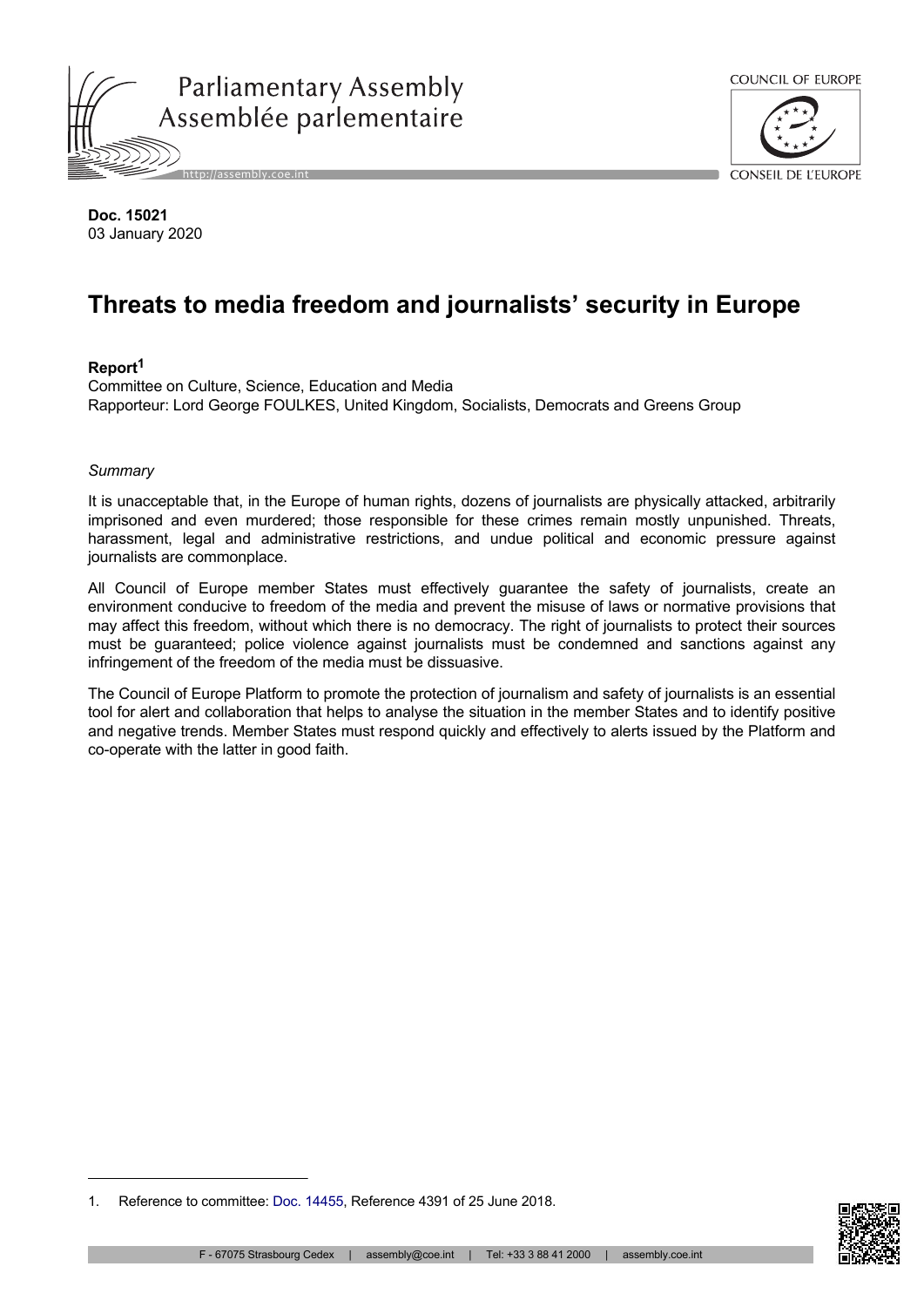#### **Contents Page**

| 2.1. Serious, direct and targeted attacks: murders of journalists and the issue of impunity  10<br>2.3. Threats by the authorities and misuse of legislation to hinder the work of journalists and the |  |
|--------------------------------------------------------------------------------------------------------------------------------------------------------------------------------------------------------|--|
|                                                                                                                                                                                                        |  |
| 2.4. Existence of or plans to introduce laws curbing freedoms or an administrative, legal, economic                                                                                                    |  |
| 3. Negative developments and strategies that undermine the "media ecosystem" and weaken                                                                                                                |  |
|                                                                                                                                                                                                        |  |
|                                                                                                                                                                                                        |  |
|                                                                                                                                                                                                        |  |
|                                                                                                                                                                                                        |  |
| Appendix – Dissenting Opinion by Mr Kamil Aydın, Turkey, to the report titled "Threats to media freedom                                                                                                |  |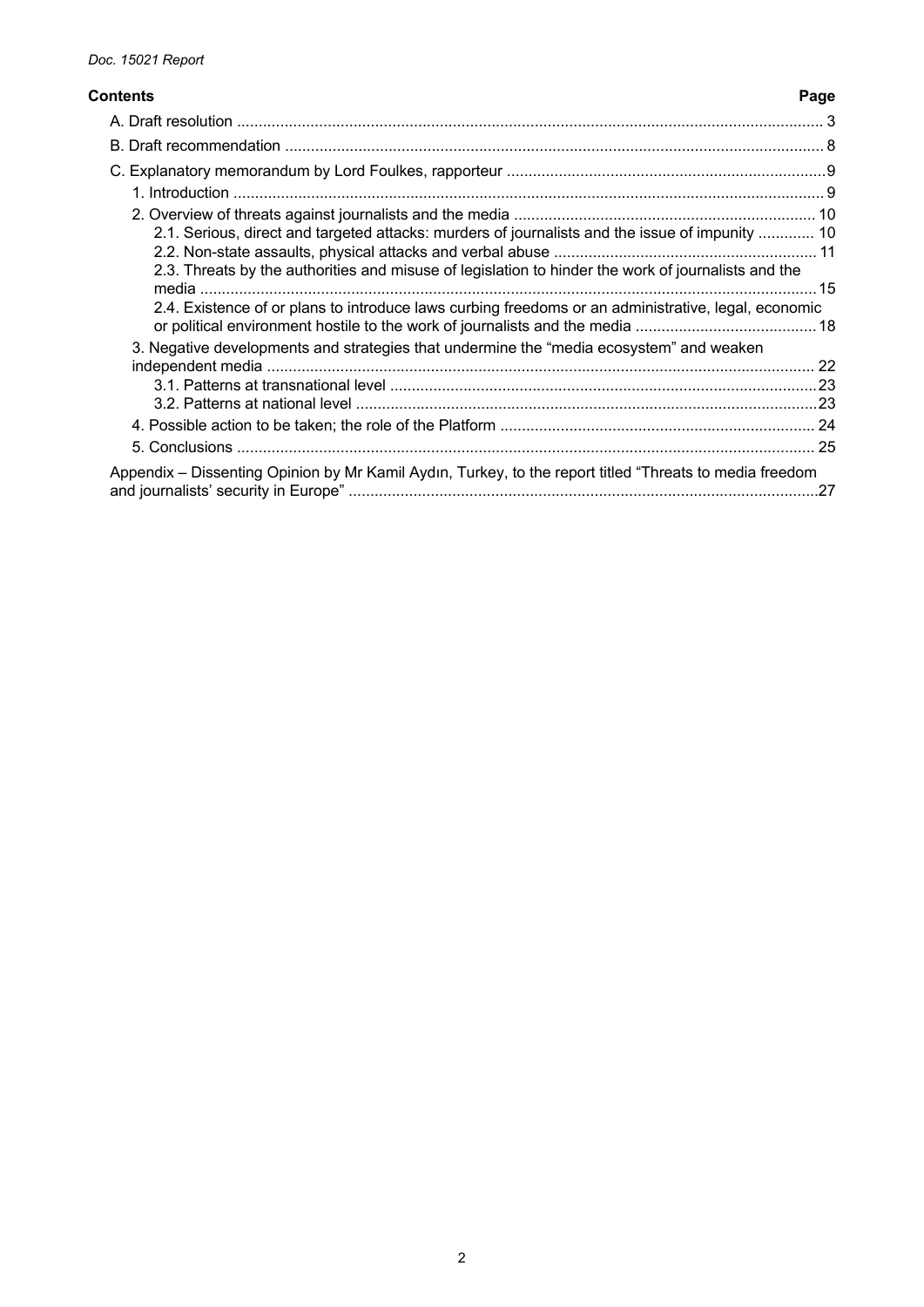## <span id="page-2-0"></span>**A. Draft resolution<sup>2</sup>**

1. Without the right to freedom of expression, and free, independent and pluralistic media, there is no true democracy. The Council of Europe and its Parliamentary Assembly are firmly committed to strengthening media freedom in all its aspects, including the right of access to information, the protection of sources, the protection against searches of professional workplaces and private domiciles and the seizure of materials, the safeguard of editorial independence and of the ability to investigate, criticise and contribute to public debate without fear of pressure or interference. The safety of journalists and other media actors is a fundamental component of this freedom.

2. Under the European Convention on Human Rights – in particular, but not only, its Article 10 – member States have a positive obligation to establish a sound legal framework for journalists and other media actors to work safely. However, threats, harassment, legal and administrative restrictions and undue political and economic pressure are widespread. Worse still, in some countries, journalists who investigate affairs involving corruption or abuse of power, or who merely voice criticism of political leaders and governments in power, are physically attacked, arbitrarily imprisoned, tortured or even murdered. In this respect, the Assembly also refers to its [Resolution](http://assembly.coe.int/nw/xml/XRef/Xref-DocDetails-en.asp?FileId=28053) 2293 (2019) "Daphne Caruana Galizia's assassination and the rule of law in Malta and beyond: ensuring that the whole truth emerges".

3. According to the information published by the Council of Europe Platform to promote the protection of journalism and safety of journalists (the Platform), from 2015 to 25 November 2019, 26 journalists have been killed, including 22 cases where there has been impunity, and 109 journalists are currently in detention; 638 serious press freedom violations have been perpetrated in 39 countries. Threats on media freedom and the safety of journalists have become so numerous, repeated and serious that they are jeopardising not only citizens' right to be properly informed but also the stability and smooth functioning of our democratic societies.

4. The Council of Europe bodies, including the Parliamentary Assembly, must not only keep on advocating the development in all European countries and beyond of a safe environment for journalists and other media actors, but they must make use of all their leverage to prompt member States to remedy quickly and effectively any threats to media freedom, urging and supporting the reforms required to this aim.

5. Therefore, the Assembly calls on member States to protect more effectively the safety of journalists and media freedom. In this connection, they must:

5.1. fully implement [Recommendation](https://search.coe.int/cm/Pages/result_details.aspx?ObjectId=09000016806415d9) CM/Rec(2016)4 on the protection of journalism and safety of journalists and other media actors;

5.2. carry out effective, independent and prompt investigations into any crimes against journalists, such as killings, attacks or ill-treatment, and bring to justice authors, instigators, perpetrators and accomplices who are responsible under the law, ensuring that there is no impunity for attacks against iournalists:

5.3. set up national mechanisms consistent with the UN Plan of Action on the Safety of Journalists and the Issue of Impunity, ensuring that such mechanisms are designed and implemented under strong political and operational leadership, with proper inter-agency co-ordination and in genuine partnership with civil society, notably journalists' associations and trade unions, and media freedom watchdog organisations;

5.4. fight on-line harassment of journalists, particularly female journalists and journalists belonging to minorities, and enhance the protection of investigative journalists and whistleblowers;

5.5. support the establishment of early-warning and rapid-response mechanisms, such as hotlines or emergency contact points, to ensure that journalists have immediate access to protection whenever they are threatened;

5.6. pay particular attention to the rising number of attacks on journalists and media outlets from groups of extremists and criminal organisations, and take appropriate preventive measures when journalists' life or safety is exposed to a real and immediate risk;

5.7. enhance the co-operation and exchange of information, expertise and best practices with other States whenever crimes against journalists involve cross-border or online dimensions;

5.8. back up laws protecting journalists with effective law enforcement apparatus and redress mechanisms for victims and their families;

<sup>2.</sup> Draft resolution adopted by the committee on 5 December 2019.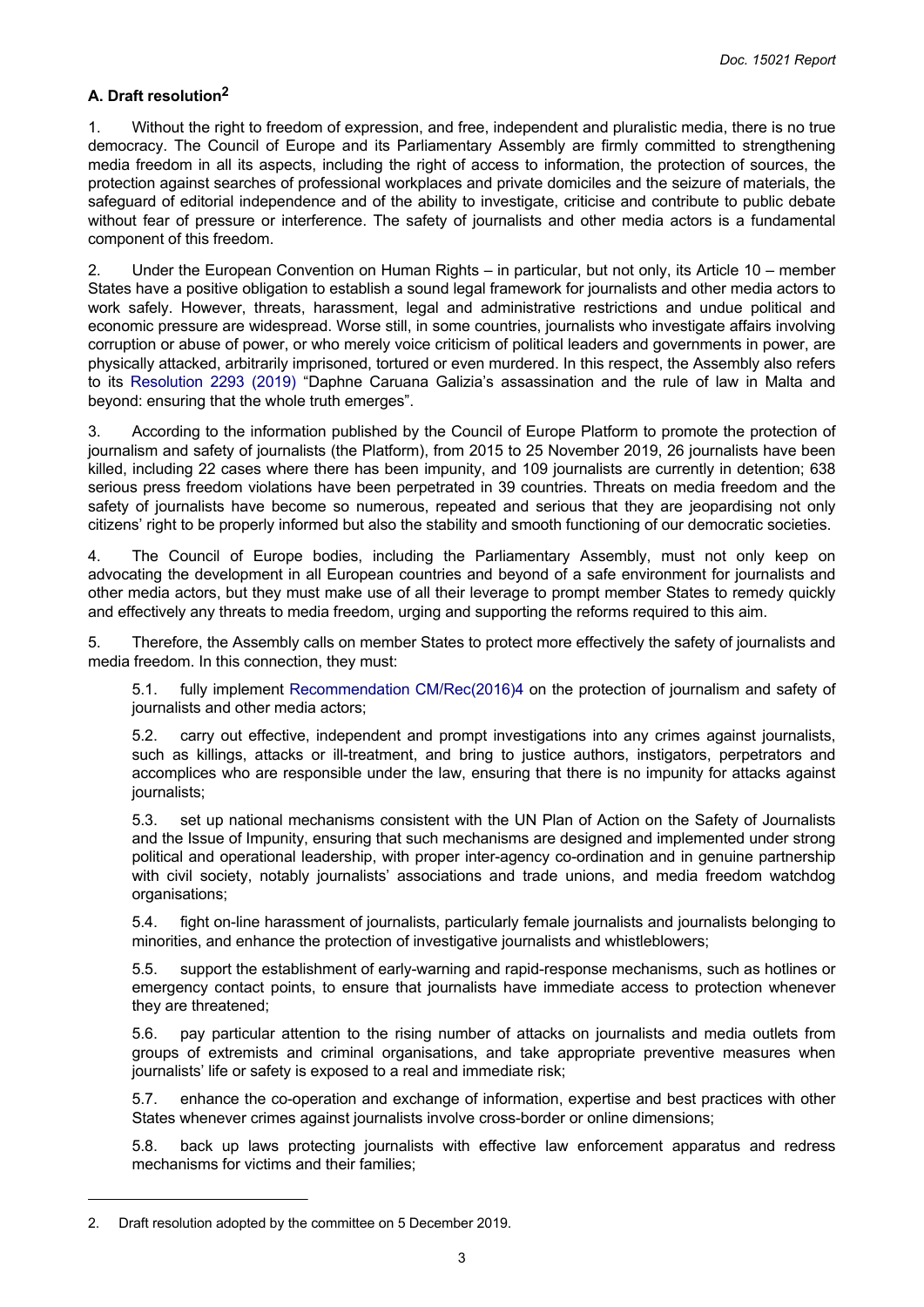5.9. avoid arrest and extradition of journalists in exile to their countries of origin where they risk punishment and persecution.

6. The Assembly calls on member States to create an enabling and favourable media environment and review to this end their legislation, seeking to prevent any misuse of different laws or provisions which may impact on media freedom – such as those on defamation, anti-terrorism, national security, public order, hate speech, blasphemy or memory laws – which are too often applied to intimidate and silence journalists. In this connection, they must, in particular:

6.1. propose no penal sanctions for a media offence – especially prison sentences, closure of media outlets or blocking of websites and social media platforms – except in cases where other fundamental rights have been seriously impaired, for instance in the case of hate speech or incitement to violence; ensure that these sanctions are not applied in a discriminatory or arbitrary way against journalists;

6.2. recognise, and ensure respect of, the right of journalists to protect their sources, and develop an appropriate normative, judicial and institutional framework to protect whistleblowers and whistleblowing facilitators, in line with PACE [Resolution](http://assembly.coe.int/nw/xml/XRef/Xref-DocDetails-en.asp?FileId=28150) 2300 (2019) "Improving the protection of whistleblowers all over Europe";

6.3. facilitate journalists' work in specific difficult contexts, such as in conflict zones or in public rallies;

6.4. firmly condemn police violence against journalists and establish deterrent sanctions in this respect;

6.5. develop specific training programmes for law-enforcement bodies and officials who are responsible for fulfilling State obligations concerning the protection of journalists;

6.6. avoid any misuse of administrative measures, such as registration or accreditation, and of tax schemes to harass journalists or apply pressure to them:

6.7. develop constructive, nondiscriminatory mechanisms of dialogue with media and journalists standing or *ad hoc* committees, bringing together politicians, judges, public prosecutors, police officers, journalists and editors, to discuss problems concerning journalists' security, and look for solutions in a collaborative framework, also paying specific attention to the need to ensure effective protection for investigative journalists, as well as to the higher vulnerability of women journalists and the particular vulnerability of freelancers.

7. The Assembly condemns the rise of aggressive behaviour and violent verbal attacks by political figures and representatives of the authorities against journalists and calls on all political leaders to combat this phenomenon.

8. The Assembly notes with concern that public service media have been under increasing pressure in most parts of Europe, suffering from funding cuts and new laws or regulations which limit their independence or reduce their remits. The Assembly reaffirms and commends the crucial role that public service media play in a democratic society and it calls again on member States to ensure their adequate and sustainable funding, editorial independence and institutional autonomy.

9. While the above-mentioned problems or at least some of them are observed in various proportions in most countries, the Assembly has to note that, concerning media freedom and safety of journalists, the situation in some member States is particularly worrying. In this context, the Assembly specifically calls on:

9.1. Azerbaijan to radically modify the actual hostile environment which seriously curtails media freedom and, in particular:

9.1.1. ban the abuse of penal legislation to silence independent journalists, who are today systematically threatened with unfounded criminal charges, trumped-up evidence and unjustified imprisonment;

9.1.2. review urgently all cases of imprisoned journalists and media professionals, and free all those who are detained without any serious and substantiated evidence of criminal activities;

9.1.3. refrain from the adoption of restrictive administrative measures, such as a travel ban on journalists, which limit their freedom to properly inform the public;

9.1.4. end legal harassment of independent news agencies, for example through false accusations of tax-evasion or under-declaring profits;

9.1.5. stop systematically blocking access to independent news websites;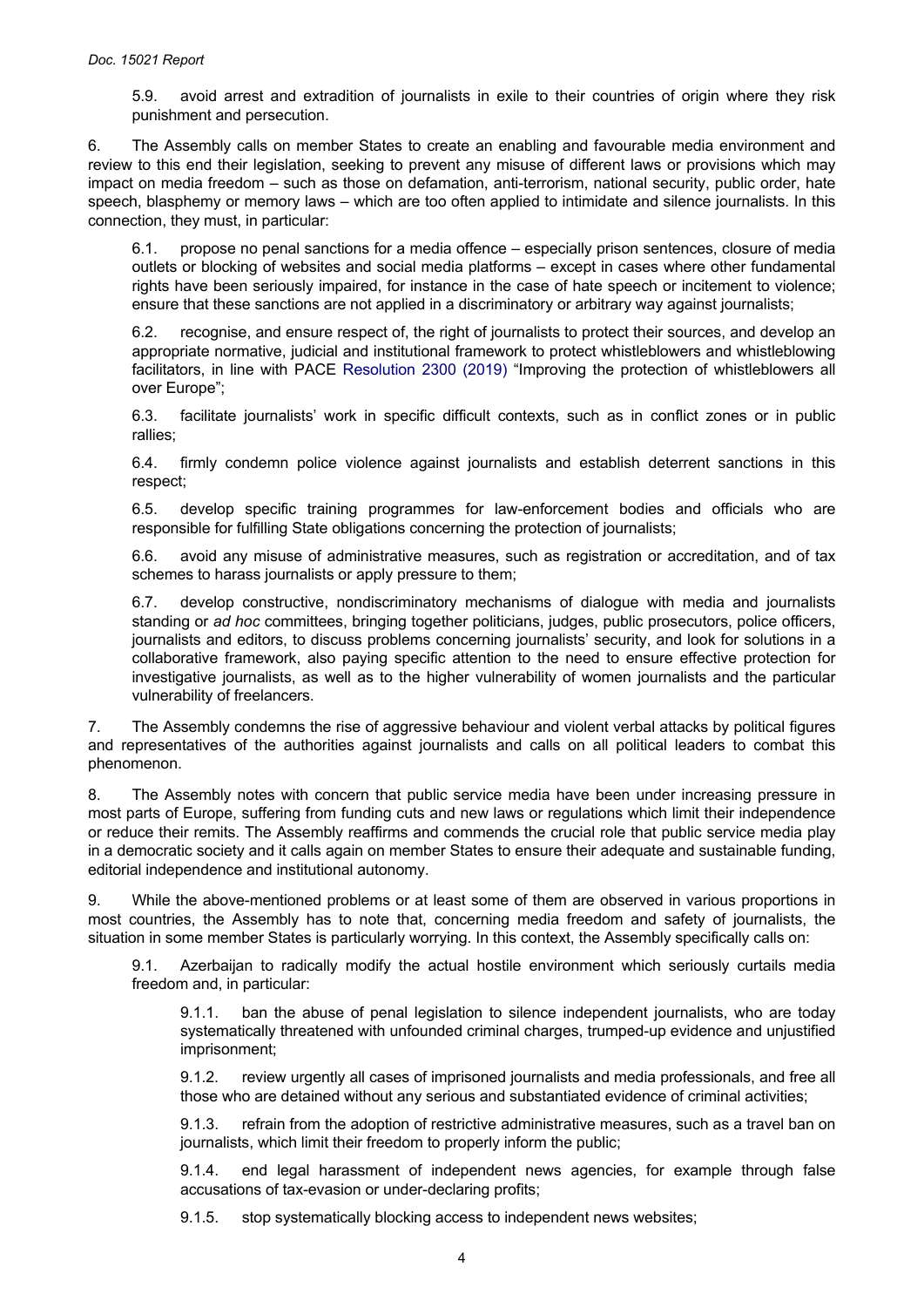9.1.6. stop any administrative and political pressure against the only independent news agency Turan and against the Institute for Reporters' Freedom and Safety (IRFS);

9.2. Hungary to immediately address the grave problem of media pluralism; the politically and economically biased licensing media conglomerate concentrating 78% of the Hungarian media closely associated with the ruling party is totally incompatible with freedom of expression and information;

9.3. Malta to:

9.3.1. urgently end the prevailing climate of impunity and implement PACE [Resolution](http://assembly.coe.int/nw/xml/XRef/Xref-DocDetails-en.asp?FileId=28053) 2293 [\(2019\).](http://assembly.coe.int/nw/xml/XRef/Xref-DocDetails-en.asp?FileId=28053) In this connection, the Assembly welcomes the recent announcement of revised terms of reference and composition of a public independent inquiry into the murder of Daphne Caruana Galizia, following the concerns set out in the [Declaration](http://www.assembly.coe.int/LifeRay/JUR/Pdf/TextesProvisoires/2019/20190930-CaruanaGaliziaAssassination-EN.pdf) of the PACE Committee on Legal Affairs and Human Rights;

9.3.2. as recommended by the Council of Europe's Commissioner for Human Rights, repeal any laws allowing the posthumous pursuit of defamation cases, targeting journalists, against their heirs. It is unacceptable that over 30 posthumous civil defamation proceedings against Daphne Caruana Galizia's family are still under way;

9.4. the Russian Federation – which holds the dubious record number of alerts on serious attacks against, and harassment and intimidation of, journalists – to immediately:

9.4.1. address the problem of violence against journalists, including murders, physical attacks and threats, arrests, imprisonment, on-line harassment; take remedial action to impede such crimes and put an end to the climate of impunity that encourages further attacks; those who carried out or ordered the crimes must be brought to justice;

9.4.2. prevent police violence against journalists, as has happened during July-August 2019 demonstrations in Moscow; apply deterrent sanctions against policemen who are responsible for such unacceptable misuse of power;

9.4.3. stop intimidation of journalists by way of arrests and imprisonment under forged accusations of drug dealing or other, in order to prevent journalistic investigations of corruption and misuse of power as in the case of the journalist Ivan Golunov;

9.4.4. cease abusing anti-terrorism laws to apply censorship to the media, as in the case of the journalist Svetlana Prokopyeva, who was charged with "publicly justifying terrorism" and could face up to seven years in prison, for expressing on-air her opinion about a teenage suicide;

9.4.5. review the terms of reference of the Russian federal media regulator, Roskomnadzor, to limit its excessive power in the monitoring and censorship of the media, including on-line media; the blocking of independent media outlets without any warning or explanation, as recently happened to the Fergana news website, is an action amounting to censorship that is incompatible with the freedom of the media;

9.4.6. modify the recent legislation on false news and disrespect for the state, the authorities and society, and bring it into line with the Council of Europe standards; general prohibitions on the dissemination of information based on vague and ambiguous ideas, including "false news" or "non-objective information", are incompatible with the provisions of the European Convention on Human Rights and must be abolished; they have a chilling effect of self-censorship on journalists and other media professionals and allow the government to silence any criticism against the ruling power, putting journalists and bloggers who oppose it in jail, and to determine the makeup of the media landscape by forcing media outlets to remove content identified by the authorities as "socially dangerous" or "disrespectful" or having their websites blocked;

9.4.7. stop discriminating against the main organisations defending the media by declaring them "foreign agents"; repeal the new bill adopted by the State Duma which extends the status of "foreign agents" to freelance journalists and bloggers receiving grants, salaries, or payment for specific pieces of work from any foreign source: marking with the "foreign agent" label the information published by independent journalists and bloggers will have a chilling effect on freedom of expression and of the media;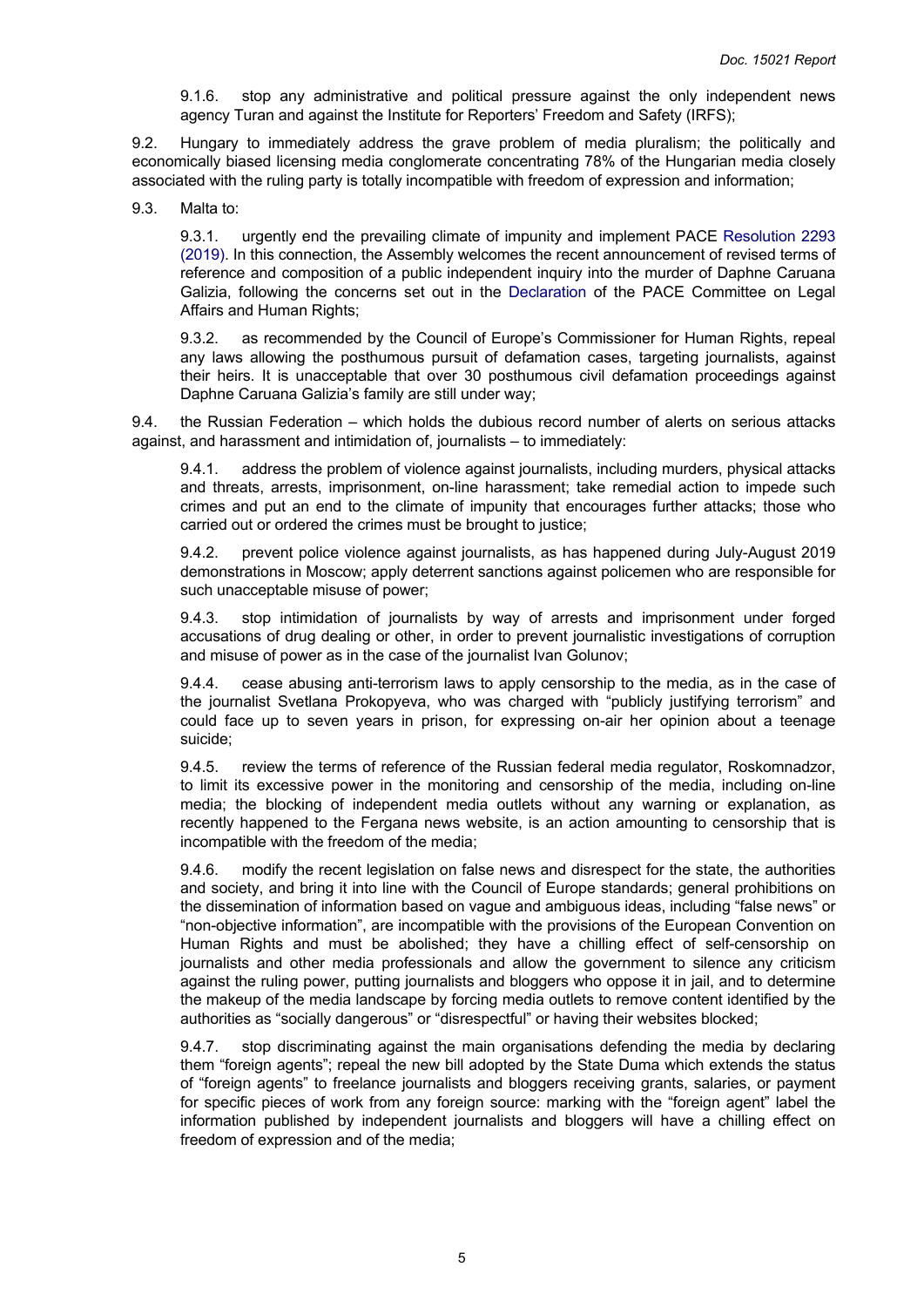9.5. Turkey – the country which has the highest number of imprisoned journalists in the Council of Europe region – to immediately:

9.5.1. end abusing the penal code and anti-terrorism laws to silence media outlets and journalists: the latter are placed in arbitrary pre-trial arrest and detention, and are held for months, sometimes for years, before their cases come to court; the European Court of Human Rights has consistently condemned such detentions as a real and effective constraint on freedom of expression that leads to self-censorship;

9.5.2. in line with [PACE Resolution 2121 \(2016\)](http://assembly.coe.int/nw/xml/XRef/Xref-DocDetails-en.asp?FileId=2417), repeal Article 299 (Insulting the President of the Republic), repeal or amend Article 301 (Degrading the Turkish Nation, the State of the Turkish Republic, the Organs and Institutions of the State) and ensure a strict interpretation of Article 216 (incitement to violence, armed resistance or uprising) and Article 314 (Membership of an Armed Organisation) from its penal code which, according to the Venice Commission, contains excessive sanctions and is too widely applied against freedom of expression and information;

9.5.3. ensure that the over 150 media outlets which were closed and the about 10 000 media employees which were dismissed after the failed coup in 2016 have access to effective domestic remedies and, if the case arises, obtain adequate compensation;

9.5.4. eliminate from the recently adopted legislation all provisions retained from the abolished emergency decrees that make it possible to apply radical measures against the media;

9.5.5. ensure that the newly introduced regulation empowering the Radio and Television Supreme Council to supervise internet media strictly abides by the case-law of the European Court of Human Rights;

9.5.6. revise the Internet Act in order to avoid unnecessary and unjustified blocking of access to internet resources on the grounds of "national security";

9.5.7. in the framework of the announced Judicial Reform Strategy, focus on the protection of journalists' safety and ensure, in that context, that meaningful steps be taken to expand freedom of expression and of the media and guarantee judicial independence, in line with Council of Europe standards.

10. The Assembly welcomes the constructive attitude that a number of member States have shown so far with regard to the Platform and the alerts published therein. As examples: France and Ukraine have set up response mechanisms to co-ordinate adequate follow-up to the alerts seeking to solve them. In the Netherlands, the public prosecution, the police authorities and media outlets concluded an agreement to adopt preventive measures and co-ordinate responses to instance of violence. Encouraging progress could be acknowledged in North Macedonia, where pressure and prosecutions against journalists have been significantly reduced.

11. With the hope that all member States will recognise the added value that the Platform represents and the importance of the contribution that its partners offer to the Council of Europe, the Assembly calls on member States to:

11.1. engage in an unreserved support and effective co-operation with the Platform, also contributing financially to its operation;

11.2. establish appropriate response mechanisms and provide substantive responses to the alerts posted in the Platform, looking for prompt remedial actions and adopting targeted measures to avoid repetitive cases;

11.3. consider how other member States are enhancing their collaboration with the partners of the Platform, seeking to follow positive examples and good practices;

11.4. support the development of other similar transnational technical platforms on which media professionals would be able to signal any threats to their security.

12. Finally, the Assembly calls on national parliaments to ensure that governments act in full respect of the Council of Europe standards concerning the right to freedom of expression, including media freedom and the safety of journalists. National parliaments must be the guardians of this right and ensure full engagement of the State apparatus at all levels: political, legislative, judicial, law enforcement and educational. In this connection, national parliaments should take more account of the Council of Europe work, and particularly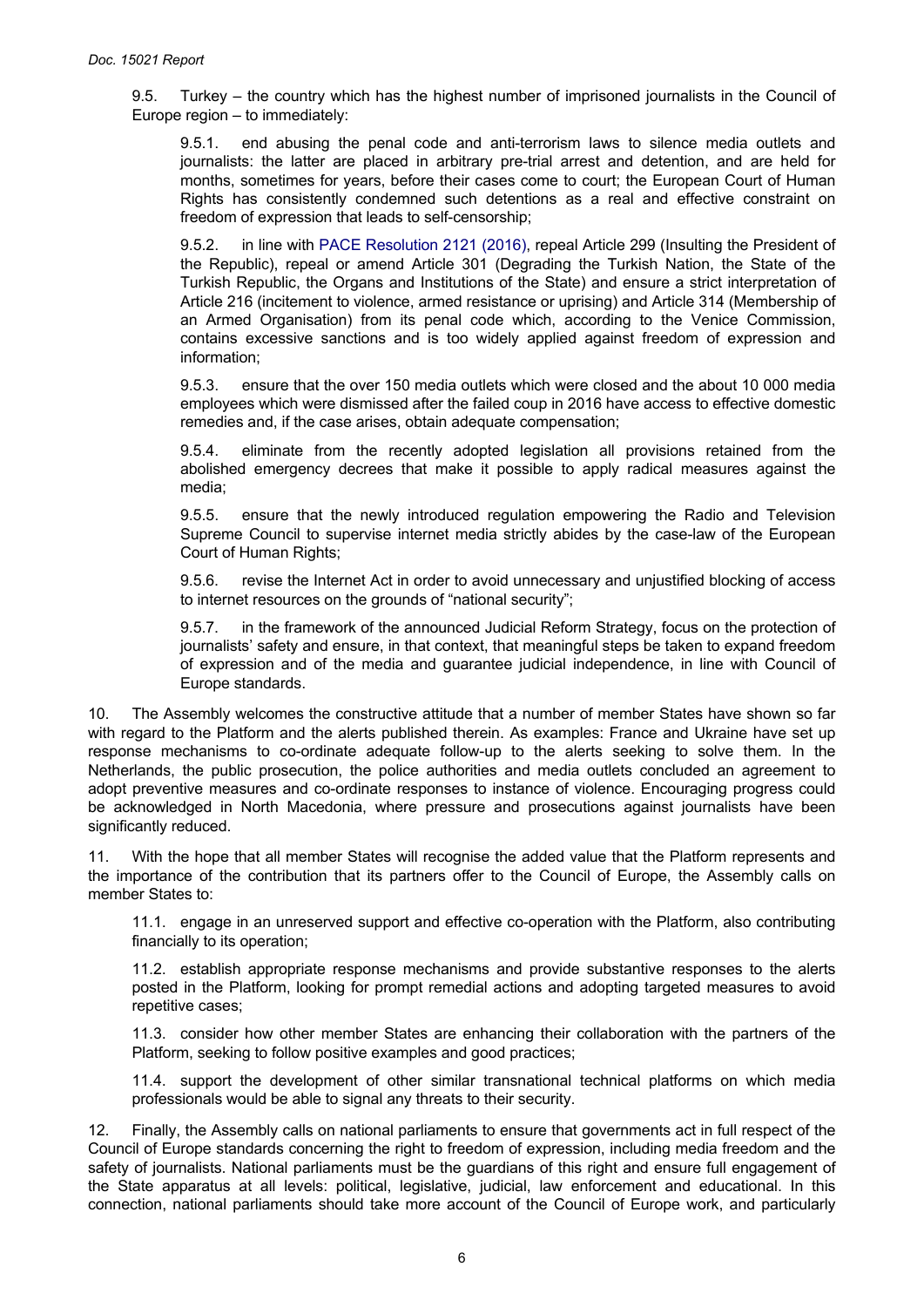bring the recommendations of the Committee of Ministers, and PACE reports and resolutions, to the attention of their relevant committees, and build on these texts when drafting legislation relevant for media freedom and the safety of journalists.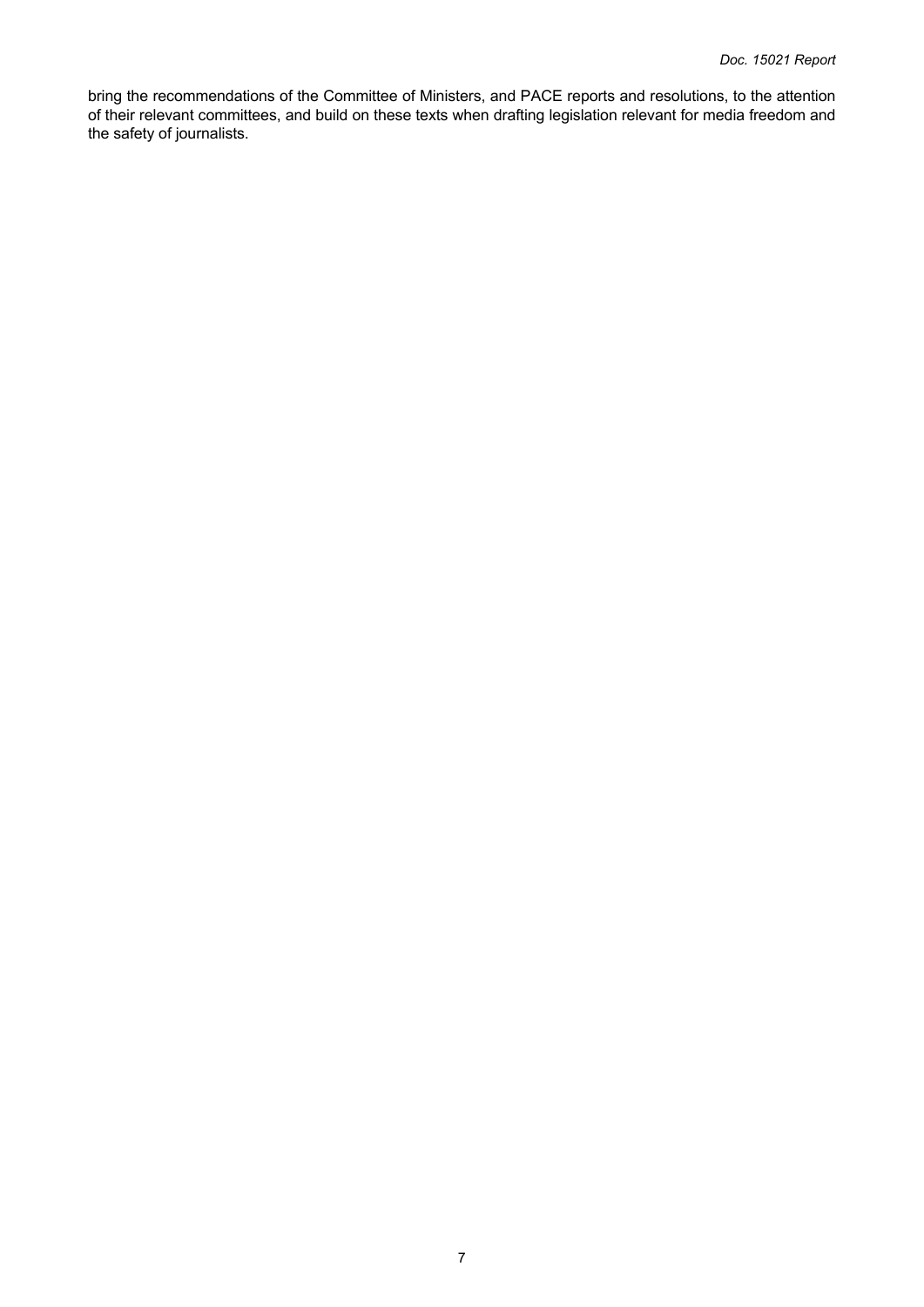# <span id="page-7-0"></span>**B. Draft recommendation<sup>3</sup>**

1. The Parliamentary Assembly, referring to its Resolution … (2019) on "Threats to media freedom and journalists' security in Europe", recalls that the right to freedom of expression and free, independent and pluralistic media are fundamental prerequisites of a true democracy. The safety of journalists and other media actors is a key component of this freedom. Member States have a positive obligation to establish a sound legal framework for journalists and other media actors to work in safe conditions.

2. However, threats, harassment, legal and administrative restrictions and undue political and economic pressure are widespread. In some countries, journalists who investigate affairs involving corruption or abuse of power, or who merely voice criticism of political leaders and governments in power, are physically attacked, arbitrarily imprisoned, tortured or even murdered.

3. Threats on media freedom and the safety of journalists have become so numerous, repeated and serious that they are jeopardising not only citizens' right to be properly informed but also the stability and smooth functioning of our democratic societies. The Council of Europe must make use of all its leverage to prompt member States to remedy these threats quickly and effectively by urging and supporting the reforms required to this aim.

4. In this context, the Platform to promote the protection of journalism and safety of journalists is an essential collaborative tool which helps to raise awareness on the situation in the member States and to identify positive and negative trends. Moreover, the Platform encourages joint efforts and more synergic action of the different stakeholders, and it provides benchmarks for the design and effective implementation of national strategies intended to uphold media freedom and journalists' security.

5. In order to reinforce the role of the Platform and tap all of its potential, the Assembly recommends that the Committee of Ministers:

5.1. encourage member States to promptly and substantively respond to alerts by taking appropriate remedial actions;

5.2. hold regular exchanges within the Committee on the alerts published on the Platform and on the follow-up actions taken by the member States;

5.3. organise an annual dialogue with the partners of the Platform, based on their annual report, in order to identify systemic challenges concerning media freedom and the safety of journalists in the member States, as well as possible solutions to meet those challenges;

5.4. consider the Platform and its alerts on media freedom and safety of journalists violations as a basis to set priorities and assess the progress of the implementation strategy of [Recommendation](https://search.coe.int/cm/Pages/result_details.aspx?ObjectId=09000016806415d9)  [CM/Rec\(2016\)4](https://search.coe.int/cm/Pages/result_details.aspx?ObjectId=09000016806415d9) on the protection of journalism and safety of journalists and other media actors;

5.5. make available the resources and the support needed to give the Platform greater visibility, recognition and impact.

<sup>3.</sup> Draft recommendation adopted by the committee on 5 December 2019.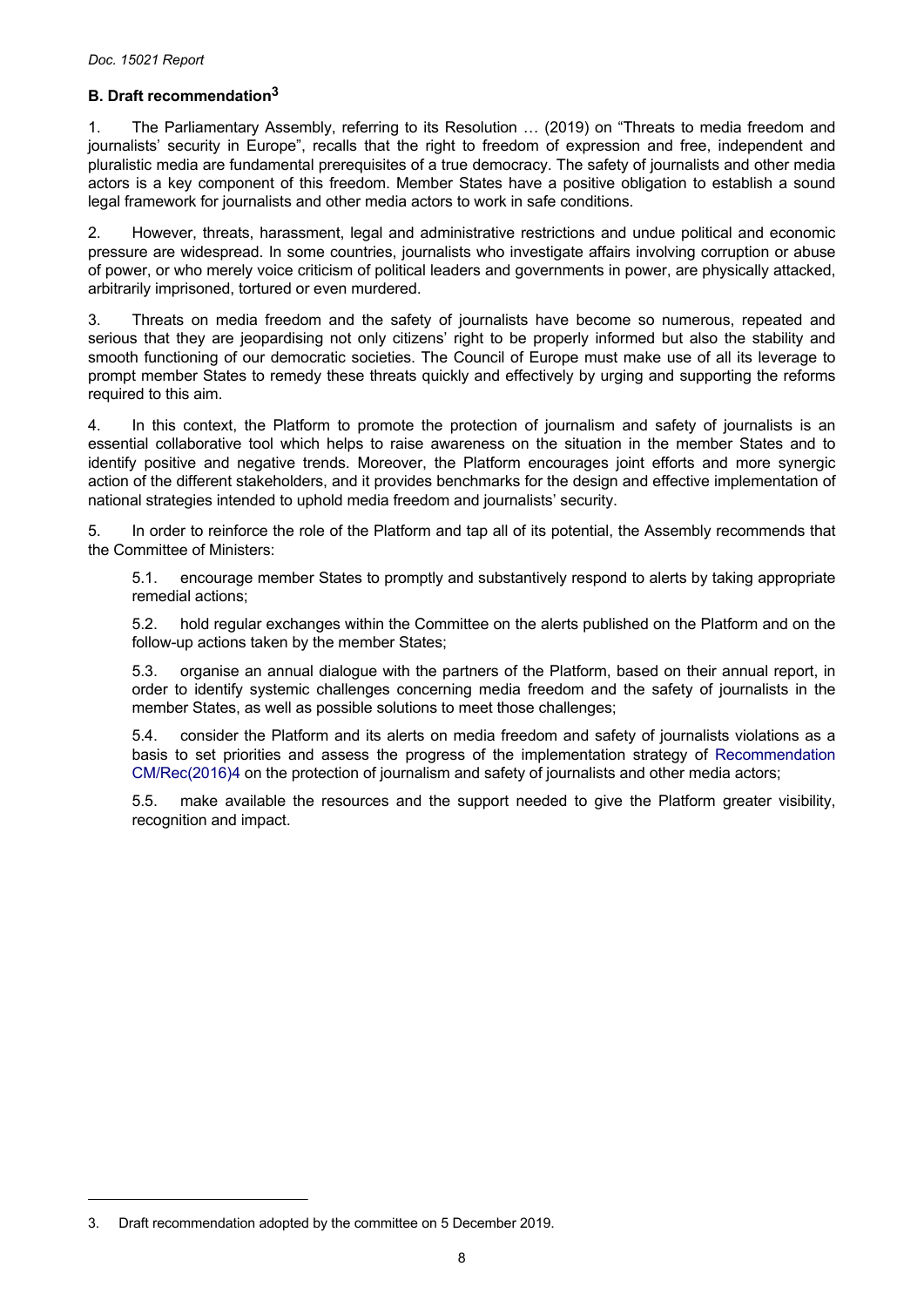# <span id="page-8-0"></span>**C. Explanatory memorandum by Lord Foulkes, rapporteur**

# **1. Introduction**

1. The Council of Europe is firmly committed to improving the protection of journalists and strengthening media freedom. In addition to the core obligations stemming from the European Convention on Human Rights (ECHR) and in particular – though not only – its Article 10, the standard-setting instruments<sup>4</sup> adopted by the Committee of Ministers provide clear guidance on what member States should do to establish a sound legal framework ensuring media freedom and the safety of media professionals.

2. The periodic reports by the Secretary General of the Council of Europe have been instrumental in drawing member States' attention to the need to make this protection more effective. Media freedom is a key theme of the work of the Venice Commission, of the Commissioner for Human Rights and of the Steering Committee on Media and Information Society (CDMSI). For its part, the Parliamentary Assembly has always paid particular attention to issues relating to media freedom and the safety of journalists, as well as to the conditions required for the media to operate properly.

3. The establishment in 2015 of the Council of Europe Platform to promote the protection of journalism and safety of journalists (the Platform) was a major development, which came about following requests from journalists' organisations and press freedom groups, and repeated calls from our Assembly. The Platform does extensive monitoring and information-gathering work through partner organisations. It produces periodic reports and statistics with the aim of alerting the international community and ensuring member States take responsibility in terms of meeting their positive obligation to protect media freedom and the safety of journalists.

4. In spite of all these efforts, the context in which journalists and the media operate at present is not only unsatisfactory but often quite worrying: in many member States, threats, harassment, legal and administrative restrictions and undue political and economic pressure are widespread. Worse still, journalists who investigate affairs involving corruption or abuse of power or merely voice criticism of political leaders and systems are physically attacked, arbitrarily imprisoned, tortured or even murdered. This unprecedented development constitutes a serious threat to the smooth functioning of our democratic societies.

5. Pressures on public service media have been increasing, including funding cuts, attacks by government parties in order to change the editorial line and remove undesirable journalists and restrictions on public service remits.

6. In this report, I will analyse the developments and trends concerning the threats to media freedom and the safety of journalists since 2017. I will draw on the information published by the Platform and by other earlywarning mechanisms, as well as on some more political assessments concerning the situation in some countries where violations of media freedom are less spectacular, but where political and economic pressure on media, including public service media, lead to self-censorship.

7. The first part of the report highlights threats to journalists and the media in general in member States. In the second part, I look at trends which emerged during the period covered by the report. Unfortunately, it appears that some countries have developed strategies that erode the "media ecosystem" and progressively undermine media pluralism and independence. In the third part, I briefly address the functioning of the Platform and propose some ideas to make its work more effective and more visible.

8. My analysis builds on the expert report by Mr Marc Gruber,<sup>5</sup> whom I warmly thank for his excellent work. I have also taken account of the contribution by other experts<sup>6</sup> and by several members of the Committee.

<sup>4.</sup> See in particular: Committee of Ministers (CM) [Recommendation CM/Rec\(2016\)4](https://search.coe.int/cm/Pages/result_details.aspx?ObjectId=09000016806415d9) on the protection of journalism and the safety of journalists and other media actors, and [Recommendation](https://search.coe.int/cm/Pages/result_details.aspx?ObjectId=0900001680790e13) CM/Rec(2018)1 on media pluralism and transparency of media ownership.

<sup>5.</sup> Media and communication expert, France.

<sup>6.</sup> Mr Mogens Blicher Bjerregård, President of the European Federation of Journalists, Brussels; Ms Flutura Kusari, Legal advisor, European Centre for Press and Media Freedom, Leipzig; Ms Sophie Busson, Head of advocacy, Reporters without borders, Paris; Ms Joy Hyvarinen, Representative of Index on Censorship, London; Ms Roberta Taveri, Programme Officer, Europe & Central Asia Team, ARTICLE 19, London; Mr Giacomo Mazzone, Head of Institutional and Member Relations, European Broadcasting Union (EBU), Geneva; Mr Ricardo Gutiérrez, Secretary General, European Federation of Journalists, Brussels; Mr Thomas Friang, Advocacy Officer, Reporters Without Borders, Paris; Dr Moez Chakchouk, Assistant Director General for Communication and Information, UNESCO; Ms Herdis Kjerulf Thorgeirsdottir, First Vice-President of the Venice Commission of the Council of Europe; Ambassador Thomas Schneider, President of the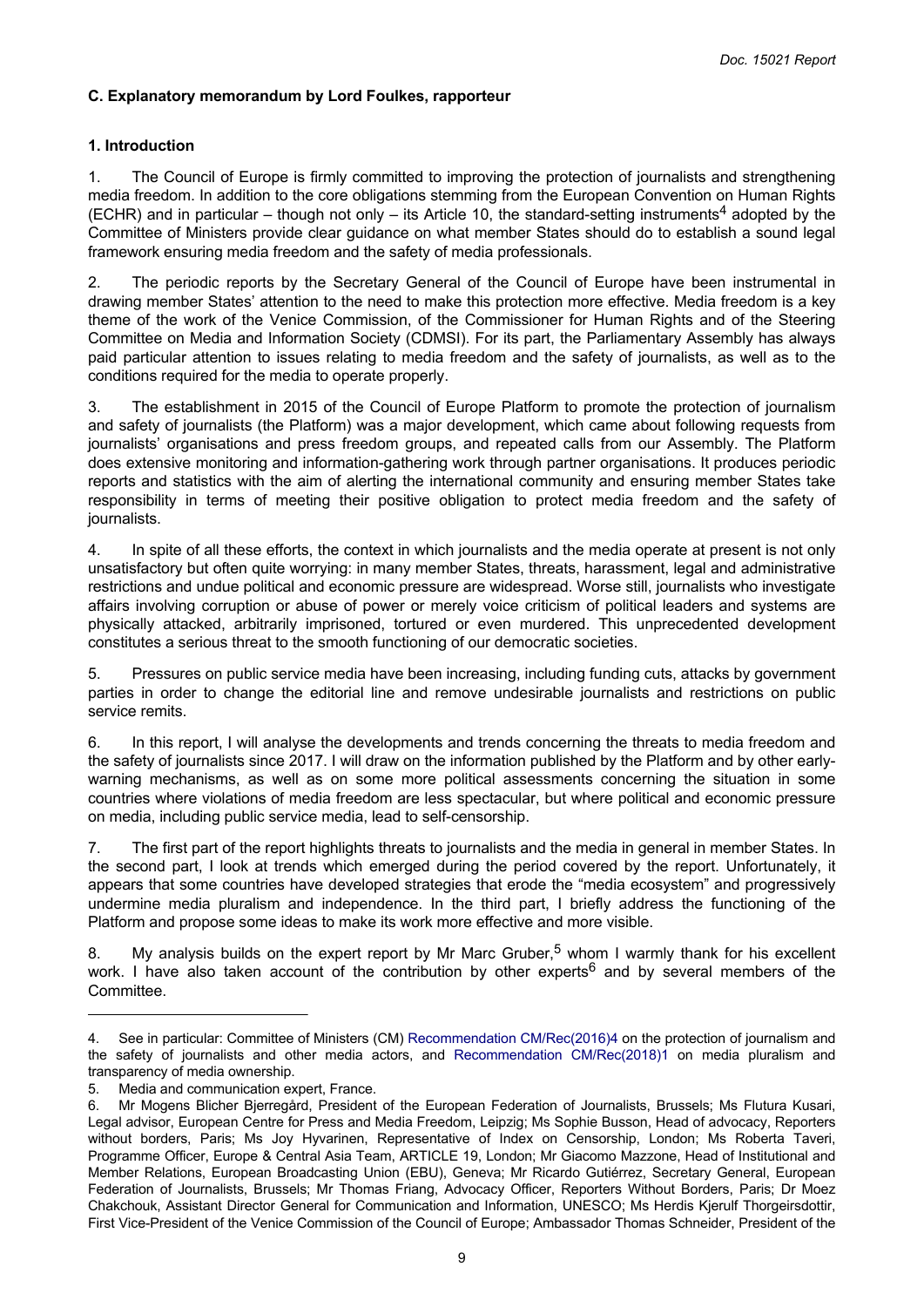# <span id="page-9-0"></span>**2. Overview of threats against journalists and the media**

9. The 2019 annual report of the Council of Europe Platform states that, in the last few years, the number of alerts about serious threats to journalists' lives has sharply increased, almost doubling on an annual basis since 2015. This increase includes a marked upsurge in insults and verbal abuse, and in the public stigmatisation of the media and journalists, including by elected officials and representatives of the authorities. Although not exhaustive, the first part of this report gives an overview of these threats from 2017 to 2019, based on alerts published in the Platform.

# *2.1. Serious, direct and targeted attacks: murders of journalists and the issue of impunity*

10. These attacks are the most worrying for the profession and for civil society organisations. According to alerts from the Platform, ten journalists have been killed since 2017, however, some of these are not included in the list below, notably where the investigation showed that their death was not linked to their profession (Viktoria Marinova in Bulgaria) or because their death was beyond the scope of this report (Jamal Khashoggi, the Saudi Arabian killed in his country's consulate in Turkey), or because their death occurred in a context in which they were not specifically targeted.<sup>7</sup>

11. Denmark: On 10 August 2017, Kim Wall, a freelance journalist, went missing after a trip to a submarine to interview its inventor Peter Langkjær Madsen. On 23 August 2017, the Danish police identified a headless torso as being that of Kim Wall. Peter Madsen was arrested and in September 2018 he was sentenced to life imprisonment for the murder of the journalist.

12. Malta: On 16 October 2017, Daphne Caruana Galizia, an anti-corruption journalist and blogger, was killed when her car exploded following death threats that she had received some weeks before. In December 2017, three persons accused of making the bomb were charged and placed in detention; in July 2019, they were formally charged with the killing. The investigation into the identity of the person(s) who ordered the murder is, according to the Maltese police, currently at an "advanced stage". On 20 September 2019, the Maltese government ordered a public inquiry into the murder, following up [Resolution 2293 \(2019\)](http://assembly.coe.int/nw/xml/XRef/Xref-DocDetails-en.asp?FileId=28053) demanding the setting-up of an independent public inquiry into this crime within three months. However, in a [Declaration](http://www.assembly.coe.int/LifeRay/JUR/Pdf/TextesProvisoires/2019/20190930-CaruanaGaliziaAssassination-EN.pdf)  of 30 September 2019, the PACE Committee on Legal Affairs and Human Rights expressed serious concerns about the independence and impartiality of the three members appointed by the Prime Minister to lead the inquiry. On 31 October 2019, the partner organisations of the Platform decided to transfer this alert to the category of 'impunity for murder', based on their assessment of the lack of sufficient progress in the investigation of this case. On 15 November 2019, the Government announced that two members of the public inquiry into the assassination of Daphne Caruana Galizia, following the concerns about their impartiality raised by the late journalist's family, would be replaced and its terms of reference revised. On 18 November 2019, the police arrested Melvin Theuma, alleged to be the middleman between the three existing suspects and the person who ordered the assassination. On 20 November 2019, Malta police arrested Yorgen Fenech, one of the country's most prominent businessmen, as part of an investigation into the murder of journalist Daphne Caruana Galizia. Fenech was detained after his yacht was intercepted and searched. Following the arrest of Yorgen Fenech and various investigation initiatives, the Government decided to recommend a presidential pardon to Melvin Theuma, the alleged middleman, whereas a request for a presidential pardon by Yorgen Fenech was rejected. On the 30 November 2019, Yorgen Fenech was arraigned in court and charged with, *inter alia*, conspiracy and complicity in the murder of Daphne Caruana Galizia. This arraignment is the result of an extensive investigation that the police in Malta conducted together with the assistance and collaboration of various international law enforcement agencies, particularly Europol and the FBI.

13. United Kingdom: On 18 April 2019, the journalist Lyra McKee died of a gunshot to her head while reporting on clashes in the Creggan neighbourhood of Derry/Londonderry (Northern Ireland). The extremist group the "New IRA" admitted responsibility and expressed its "full and sincere apologies" to the family and friends of the journalist, while adding that she had been "standing beside enemy forces" (the British police).

Steering Committee on Media and Information Society (CDMSI), Council of Europe; Mr Matjaz Gruden, Director of Democratic Participation, Council of Europe; Ms Jessica Ní Mhainín, Policy Research & Advocacy Officer, Index on Censorship, London; Mr Tom Gibson, European Union Representative, Committee to Protect Journalists, Brussels. 7. For example, the Italian journalist Antonio Megalizzi, who just happened to be in the streets of Strasbourg after work during a terrorist attack on 11 December 2018.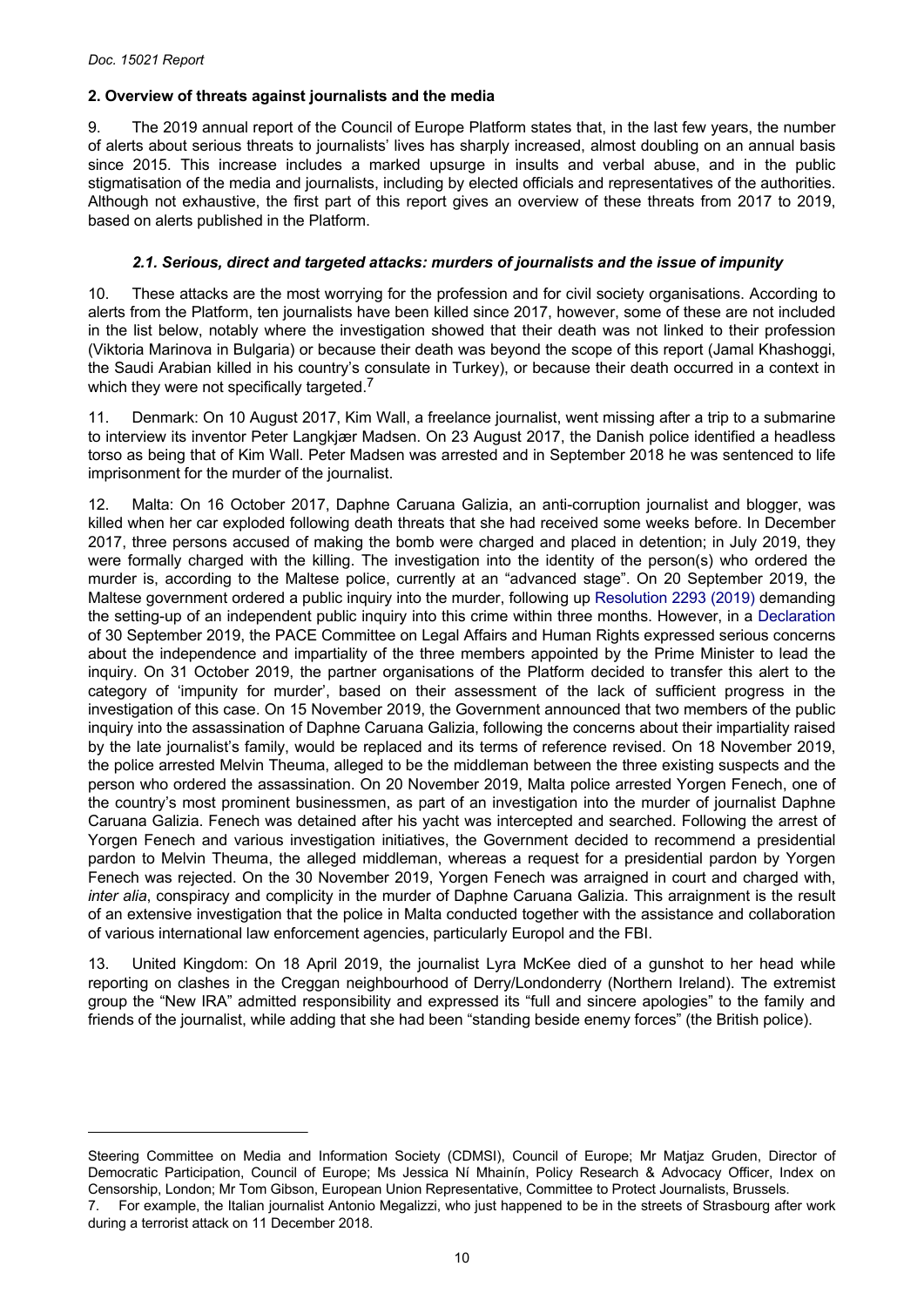- <span id="page-10-0"></span>14. Russian Federation:
- 9 March 2017: Nikolai Andrushchenko, a journalist and co-founder of the newspaper Novy Petersburg, was beaten by unknown assailants in Moscow. He had already been assaulted twice before. He died on 19 April 2017 after two weeks in hospital;
- 15 April 2017: Maksim Borodin, an investigative journalist in Yekaterinburg for the independent news website Novy Den, died after falling from the balcony of his fifth-floor apartment three days earlier. Mr Borodin's colleagues and civil society organisations called for an investigation, but the Russian police did not take any action as they considered that there was no evidence of anything suspicious;
- 24 May 2017: Dmitry Popkov, an investigative journalist, editor-in-chief and co-founder of Ton-M, was shot five times by unidentified individuals in his garden in the city of Minusinsk, near Krasnodar.

15. Slovak Republic: On 21 February 2018, the investigative journalist Ján Kuciak and his partner Martina Kusnirova were killed in their home, causing outrage among the political class and society as a whole. He had been investigating the alleged links between certain Slovakian politicians and the Italian mafia, and fraud involving European farm subsidies. On 8 March 2019, the Slovakian billionaire and businessman Marian Kocner, whose name featured in Mr Kuciak's investigations, was charged with ordering the murder.

16. Turkey: On 29 April 2017, Saeed Karimian, founder and chair of the Persian language television channel GEM TV, was shot dead in Istanbul by masked individuals. A few days later, two persons accused of the murder were arrested in Serbia on their way to Iran with fake passports. The Chief Public Prosecutor's Office of Istanbul has launched an investigation into the incident.

17. Even though the context of each of these murders is very specific, it can nonetheless be seen that some were thoroughly investigated and solved while for others the action taken was very limited: there was no official response by the authorities to the alerts, and no tangible consequences for those who carried out or ordered the murders. This silence casts doubt on the willingness of the authorities and the commitment of the police to solve these cases with due diligence. The 2019 annual report of the Council of Europe Platform tells us that, in 2018, there were 26 impunity alerts on the Platform, including 17 individual cases of murders of journalists (two in Azerbaijan, one in Montenegro, six in the Russian Federation, one in Serbia, two in Turkey and five in Ukraine). A separate impunity alert on Serbia (published on 10 August 2018) identifies 14 unresolved cases of killings, kidnapping and disappearances of Serbian and Albanian journalists between 1988 and 2005. Other alerts are related to unresolved cases of serious assaults against journalists.

#### *2.2. Non-state assaults, physical attacks and verbal abuse*

18. A notable feature of the period between 2017 and 2019 is the marked increase in threats to journalists, whether general or targeted, by known or unknown perpetrators. This includes online harassment in the digital environment, especially via social media which spread hateful, violent and hostile messages; it also includes actual assaults, particularly during demonstrations. Many investigative journalists are under constant threat and police protection. France and Germany, two countries which had previously been relatively unaffected by this phenomenon, are also now affected. This section provides an overview of the main cases:  $8^{\circ}$ 

19. Albania: On 8 March 2017, Elvi Fundo, director of the online portal Citynews.al and Radio Best was attacked by unknown assailants near the Tirana train station. On 29 August 2018, a person fired an automatic weapon at the home of the parents of journalist Klodiana Lala.

20. Germany: Although the number of attacks against journalists had decreased in 2016 and 2017, the trend reversed dramatically in 2018 due to far-right demonstrators. Out of the 26 attacks against journalists in Germany in 2018, 22 were carried out by right-wing extremists,<sup>9</sup> in particular on 28 April 2018 when two independent photographers were wounded after having been chased across the Thuringia countryside by neo-Nazis armed with baseball bats, knives, a monkey wrench and tear gas. One of the photographers was wounded on the head and the other was stabbed in the thigh.

<sup>8.</sup> Unless otherwise stated, the source of information is the Council of Europe Platform to Promote the Protection of Journalism and Safety of Journalists:<https://www.coe.int/en/web/media-freedom>.

<sup>9.</sup> [https://www.ecpmf.eu/get-help/fact-finding-missions/concept-of-the-enemy-2018-review-en.](https://www.ecpmf.eu/get-help/fact-finding-missions/concept-of-the-enemy-2018-review-en)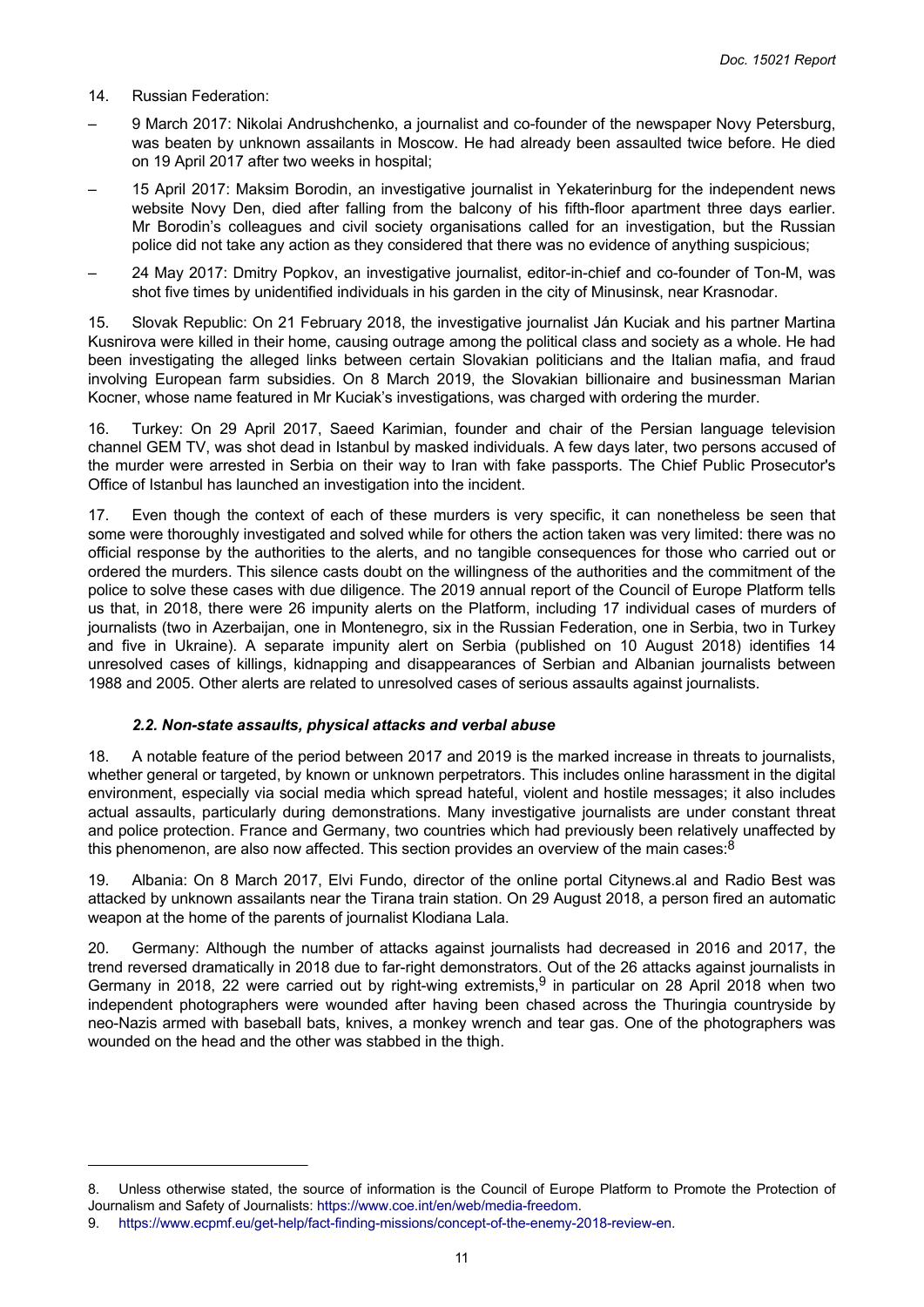#### *Doc. 15021 Report*

21. Armenia: On 2 April 2017, Sisak Gabrielian, a journalist with the Armenian section of *Radio Free Europe* (RFE), was assaulted by militants from the Republican Party of Armenia (HHK) while covering the Parliamentary elections in Yerevan. On 28 September 2017, Narine Avetisyan, editor-in-chief of the *Lori*  television channel in Vanadzor, was attacked by the head of the construction company during a documentary on the asphalting of a road.

22. Bosnia and Herzegovina: There have been several assaults and many cases of intimidation in the country. On 20 February 2018, Nedzad Latic, a journalist and editor-in-chief of The Bosnian Times portal, was attacked in Sarajevo, wounded on the head and hospitalised.<sup>10</sup> On 26 July 2018, a group of journalists was attacked with a metal bar during a demonstration by military veterans in Sarajevo. On 20 August 2018, a group of 15 masked persons attacked the vehicle of four journalists and employees of the public radio and television channel BHRT. On 26 August 2018, two masked persons assaulted the BN TV journalist, Vladimir Kovačević, with metal bars in Banja Luka.11 Apart from these attacks, other journalists have been subjected to serious threats.<sup>12</sup>

23. Bulgaria: On 4 October 2017, a car belonging to Zornitsa Akmanova, a journalist for the television programme "Lords of the Air", was burned in Karlovo. In November 2017, a criminal gang member told journalists during a video interview that his former bosses wanted to kill Georgi Ezekiev, editor of the Zov News website. In the meantime, Maria Dimitrova, one of the journalists who took part in that investigation, received threatening messages by SMS and on Facebook.<sup>13</sup> On 10 May 2018, Hristo Geshov, an investigative journalist, was assaulted outside his home.

24. Cyprus: On 20 July 2018, Costas Constantinou, a Greek Cypriot journalist, received a death threat published by a Greek Cypriot extremist on a Facebook post that states: "Someone ought to put a bullet through his head to be over with. A Turk in every sense of the word". The post was then removed from Facebook and the case was reported to the Chief of Police through Constantinou's lawyer.

25. Croatia: Various attacks have taken place, including in October 2018 on Ivan Žada, a journalist, against whom a family member of an MP threatened to "hire a contract killer". On 24 June 2018, the journalist Hrvoje Bajlo was seriously injured and had to be hospitalised following a violent attack in Zadar by businessman and former footballer Jakov Surać. On 29 October 2017, Croatian public television (HRT) journalist Maja Sever received a death threat on Facebook following the broadcast of her report on Nigerian refugees. In late 2017, journalists from *Novosti* were also targeted several times by hate speech on social media, and by death threats, according to *Novosti* editor-in-chief Nikola Bajto. Members of the "right-wing nationalist" party (A-HSP) gathered in front of the office of the weekly magazine *Novosti* in the centre of Zagreb and burnt a copy of the magazine.

26. Spain: The two most serious incidents occurred in Catalonia. At the end of October 2017, several journalists were assaulted in connection with the media coverage of the follow-up to the Catalan independence referendum, and on 29 August 2018, a cameraman from the Madrid public broadcaster *Telemadrid* was attacked by several participants in a demonstration organised by the Ciudadanos party.

27. France: Insults and threats against journalists have increased since 17 November 2018 during the "Gilets jaunes" demonstrations. Due to the high number of journalists who have been physically assaulted, news outlets have been obliged to take measures to protect their reporters. The attacks include insults, spitting, blows leading sometimes to fractures and even attempts to lynch the journalists. Groups of "Gilets jaunes" have also attacked newsrooms, damaged premises and blocked the printing and distribution of certain newspapers. On 6 April 2017, the *Le Canard Enchainé* and *Mediapart* newspapers received death threats in letters containing a bullet from a group called "Epuration 2J" and then on 27 January 2019, in Grenoble, an "anti-capitalist anarcho-libertarian" group partially destroyed the premises of the public radio station. Online harassment has also increased significantly.<sup>14</sup>

<sup>10.</sup> A suspect was apparently arrested two days later for his involvement in the assault, but no specific details are known.

<sup>11.</sup> On 10 September 2018, the police arrested a suspect.

<sup>12.</sup> In particular, Marko Radoja, editor-in-chief at BHRT, who has received more than 200 threats, including death threats and was placed under police protection in 2018, and another, Dragan Bursac, a columnist with *Al Jazeera Balkans,* who has fled the country.

<sup>13.</sup> The regional prosecutor took the view that these were insults but not threats.

<sup>14.</sup> Nicolas Hénin, who had been held hostage by so-called Islamic State in Syria, received 20 000 hateful tweets following the publication of his book, *Jihad Academy*, and interviews in which he stated that alleged jihadis' incitement to murder was punishable by law. On 4 February 2019, he filed an official complaint of having received "death threats" following messages targeting him and his family. Sometimes, the courts manage to identify and convict those making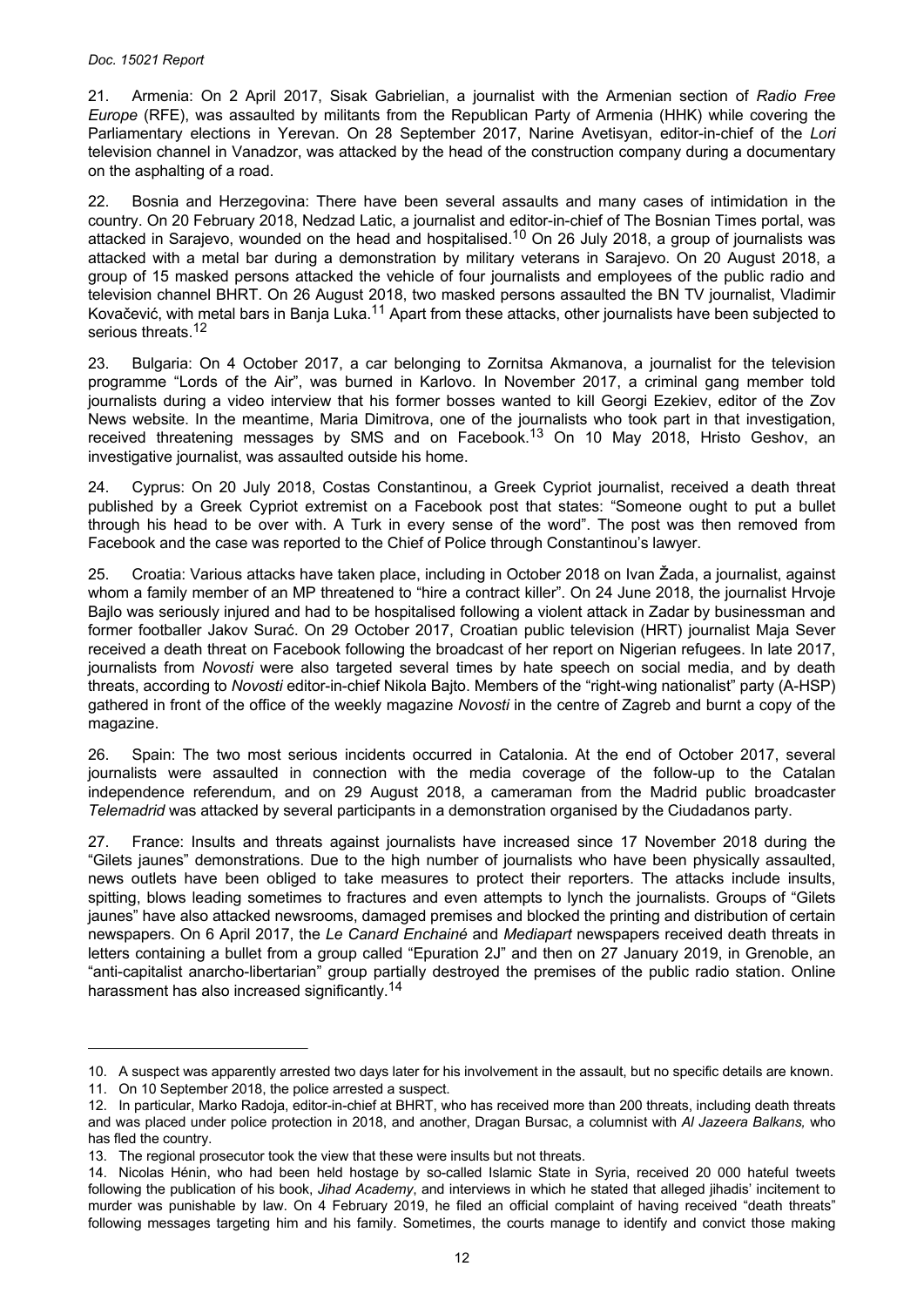28. Greece: The attacks have been carried out, in particular, by far-right groups or demonstrators: on 20 February, two journalists were harassed by far-right demonstrators while making a report in Thessaloniki; in 2017 and 2018 respectively, the journalists Anthi Pazianou and then Stratis Balaska were harassed and verbally abused by far-right groups such as Golden Dawn because of their reports on refugees. In addition, on 17 December 2018, a bomb exploded in the premises of the private radio and television channel Skai and of the Greek newspaper Kathimerini, and on 20 December 2017, there was an attack on the premises of the journalists' trade union of Macedonia and Thrace (ESIEMTH). Lastly, on 22 January 2017 in Athens, at least three journalists were seriously injured following attacks by demonstrators against the Greek government's decision to accept the name of "North Macedonia".

29. Hungary: the far-right attacked journalists via the 888.hu website. On 5 September 2017, the portal published a list of journalists accused of serving the interests of the Hungarian-American billionaire, George Soros. The article specifically named eight journalists and called them "foreign propagandists" and George Soros' "spokespersons". International media were presented as being "biased" and "stigmatising", having the sole aim, it was claimed, of "discrediting" Hungary on the international scene.

30. Italy: There have been many attacks, cases of harassment and intimidation in the country. The increasing violence against journalists in Italy is particularly worrying as the country faces a combination of threats by mafia organisations<sup>15</sup> and an increasingly high number of attacks by far-right or neo-fascist groups. <sup>16</sup> Around 20 Italian journalists, who have been threatened by the mafia, live under constant police protection. <sup>17</sup> Of the attacks carried out, particular attention may be drawn to the case of Daniele Piervincenzi, a journalist with RAI, who was punched by the brother of a mafia boss on 7 November 2017 during an interview on the elections.<sup>18</sup> On 1 August 2018, the journalist and writer Enrico Nascimbeni was attacked by two men armed with a knife who called him "communist scum ". On 7 January 2019, Federico Marconi and Paolo Marchetti from *l'Espresso* were assaulted by "Avanguardia Nazionale" and "Forza Nuova", two neo-fascist groups. The groups had already attacked the premises of *La Repubblica* with flares on 6 December 2017 and had "declared war" on its publisher.

31. North Macedonia: On 18 February 2017, two journalists from A1 TV, Aleksandar Todevski and the cameraman Vladimir Zhelchevski, were attacked in Skopje while covering demonstrations outside parliament. Borjan Jovanovski, a journalist from Novatv, was insulted and spat on in the face. On 27 April 2017, Dimitar Tanurov, a journalist with the online press agency Meta, and Nikola Ordevski, a cameraman with the press agency Makfax, were assaulted during a nationalist demonstration in Skopje. In total, 21 journalists were threatened or prevented from reporting on the spot. There have also been threats and harassment in the country: harassment on Twitter with the publication of personal addresses, death threats on Facebook, etc.

32. Malta: On 14 January 2019, Shift News, a Maltese independent online news platform, was subjected to a cyber-attack to block the site following the publication of a series of investigative articles about controversial contracts relating to hospital concessions. Shift news is still a very active news portal in Malta, together with various portals that constantly report on current events and affairs and publish investigative articles, as well as opinions and blogs of various contributors.

33. Montenegro: The country has experienced particularly serious and targeted attacks. On 1 April 2018, the journalist Sead Sadiković escaped from the explosion of his booby-trapped car in front of his home. According to the police, the explosion was "intended to intimidate him". On 8 May 2018, Olivera Lakić, an investigative journalist with the Vijesti newspaper, was wounded in the leg and had to be hospitalised and then placed under police protection until the perpetrator was arrested. Both journalists were investigating corruption and organised crime.

threats: on 3 July 2018, two persons who were stalking the journalist Nadia Daam were prosecuted for making death and rape threats against her and received a six months' suspended prison sentence and a fine of €2,000. Ms Daam had specifically criticised cyberbullying in her radio programmes.

<sup>15.</sup> ECPMF, May 2019: "Italy, so much mafia, so little news" on<https://www.ecpmf.eu/get-help/fact-finding-missions>.

<sup>16.</sup> For example, the death threats received by Enrico Mentana, editor-in-chief of the news channel LA7, via a letter signed with the Nazi swastika and a slogan from the Fascist era; the arson attack against the home of journalist Federico Ruffo; Paolo Berizzi, a journalist with *La Repubblica* newspaper who found threatening and offensive messages on the wall of his family home in Bergame; Filippo Mele, a journalist with *La Gazzetta del Mezzogiorno* who found a letter containing a bullet; Marilù Mastrogiovanni of the Sicilian newspaper *Il Tacco,* who has received many death threats on his professional e-mail, and Paolo Borrometi, the director of the online newspaper *Spia* and journalist with Agi, who escaped a brutal attack by an Italian mafia group.

<sup>17.</sup> As opposed to the temporary protection which concerned 200 journalists in 2017: [https://rsf.org/en/news/nearly-200](https://rsf.org/en/news/nearly-200-italian-journalists-received-police-protection-2017) [italian-journalists-received-police-protection-2017](https://rsf.org/en/news/nearly-200-italian-journalists-received-police-protection-2017).

<sup>18.</sup> On 18 June 2018, Roberto Spada was sentenced to six years in prison.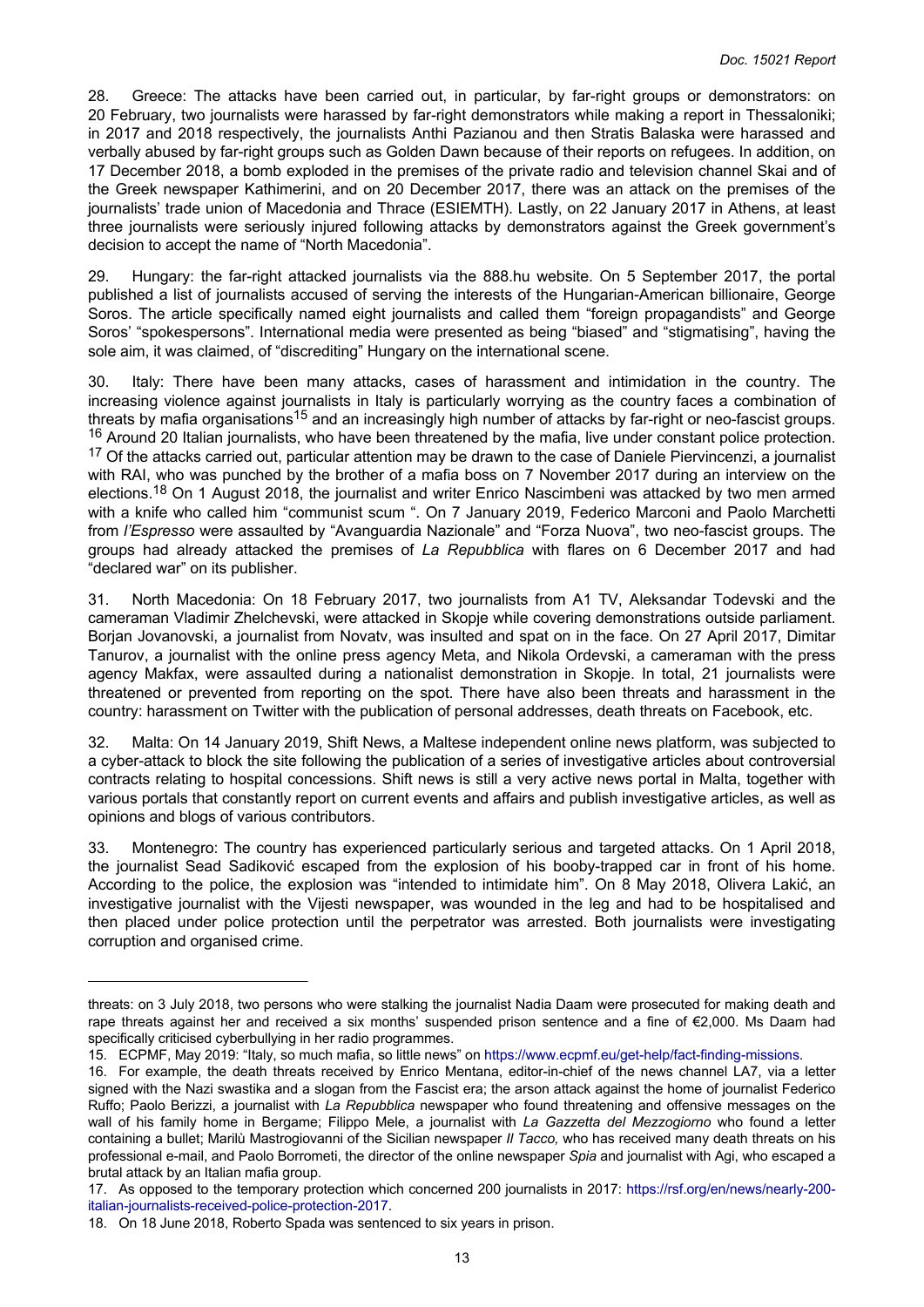34. Netherlands: In June 2018, the Amsterdam premises of the Pijper Media group which publishes Nieuwe Revu, Marie-Claire and Panorama, were fired at with anti-tank missiles. A week later, the facade of the De Telegraaf headquarters were attacked by a van, causing considerable damage. There were no casualties from either of these attacks.

35. Poland: On 13 July 2017, Dorota Bawolek, a correspondent for Polsat TV, was targeted by hundreds of hate messages on social media because the public television channel TVP had accused her of asking a "disturbing" question at the European Commission.

36. Russian Federation: The country holds the dubious record relating to the number of alerts of serious attacks against, and harassment and intimidation of journalists: no fewer than 14 cases have been identified since 2017. The main means used by persons or groups who attacked journalists were death threats, poisoning, physical attacks, or attacks using knives, guns, gas or chemicals. Several journalists were wounded to the point of having to be hospitalised and/or leave the country. This is particularly the case for journalists working for independent or investigative media such as Ekho Moskvy, Mediazona and Novaya Gazeta. These attacks also concern professional bloggers such as Ilya Varlamov who has more than 200 000 followers on social media and who was assaulted with paint and iodine on 26 April 2017 at Stavropol airport.<sup>19</sup> Here again, as in the above-mentioned cases of murder, "the authorities have routinely failed to take remedial actions to prevent violence against journalists (…) thereby enabling a climate of impunity that encourages further attacks" in the words of the 2019 annual report of the Council of Europe Platform.<sup>20</sup>

37. Serbia: In 2018, the Independent Journalists' Association of Serbia (NUNS) recorded 21 cases of verbal abuse and seven cases of physical attacks.<sup>21</sup> On 31 May 2017, Lidija Valtner, a journalist with the daily newspaper Danas, was attacked by two supporters of the Progressive Party who tried to take her telephone to prevent her from filming. On 17 April 2018, Danilo Masojevic and Vladeta Urosevic of Prva TV were attacked in Leskovac. On 9 October 2018, Zeljko Matorcevic, editor-in-chief of the portal Zif Info, was punched in the head and suffered a broken jaw. On 12 December 2018, the house of Milan Jovanović, a journalist with Žig Info, was set on fire by a Molotov cocktail. On 16 March 2019, around 100 anti-government demonstrators stormed the building of the public radio and television station RTS in Belgrade demanding to be allowed to address the nation on air. The main threats were death threats sent by letter (N1TV) or published on social media (Tatjana Vojtehovski, Una Hajdari and Dragan Janjic). In Kosovo, 22 23 cases of verbal abuse and physical attacks were recorded in 2018 alone.<sup>23</sup>

38. Turkey: The situation concerning media freedom is extremely difficult in Turkey due to the authorities' hostile attitude (see below), but other factors come into play. On 25 June 2018, following the results of the presidential and parliamentary elections in Turkey, Devlet Bahçeli, the leader of the Nationalist Movement Party (MHP), posted a video online and inserted a paid advertisement in national newspapers with a list of 80 persons, including journalists, who, in his opinion, had "tarnished his party's reputation" and called on people to "not forget what they had done", thereby putting them at serious risk of retaliation.

39. Ukraine: On 3 June 2017, Ukrainian journalist Stanyslav Aseev was kidnapped by the "State Security Agency" of the "Donetsk People's Republic".<sup>24</sup> On 31 January 2018, after receiving death threats, Igor Guzhva, the editor-in-chief of the news website *Strana.ua,* had to flee Ukraine and sought asylum in Austria.<sup>25</sup> On 22 February 2018, an arson attack destroyed the headquarters of *Chetverta Vlada* in Rivne. On 18 November 2018, two Ukrainian journalists and a Canadian were pepper-sprayed in Kyiv by far-right groups opposing a demonstration against transphobia. They were also subjected to a campaign of harassment on social media. Lastly, on 18 January 2019, unknown individuals fired rubber bullets and tear gas at the daily newspaper *Novyi Den* in Kherson. A journalist who was present suffered chemical burns. On 13 July 2019, two unidentified persons targeted the office of the private TV channel '112 Ukraine' in Kyiv, using a grenade launcher. The incident caused damage to the facade and nearby parked cars. Nobody was injured. The press service of the national police qualified the incident as a "terrorist act". Channel '112 Ukraine' had received a

<sup>19.</sup> It should be noted that in this case, three people were given a fine of 500 roubles (approximately €7) for "hooliganism" without a more thorough investigation.

<sup>20.</sup> [https://www.coe.int/en/web/media-freedom/annual-report.](https://www.coe.int/en/web/media-freedom/annual-report)

<sup>21.</sup> [http://safejournalists.net/wp-content/uploads/2018/12/indicators\\_on\\_the\\_level\\_of\\_media\\_freedom\\_WB\\_2018.pdf.](http://safejournalists.net/wp-content/uploads/2018/12/indicators_on_the_level_of_media_freedom_WB_2018.pdf)

<sup>22.</sup> All reference to Kosovo, whether to the territory, institutions or population shall be understood in full compliance with United Nations Security Council [Resolution 1244](http://assembly.coe.int/nw/xml/XRef/Xref-DocDetails-en.asp?FileId=16901) and without prejudice to the status of Kosovo.

<sup>23.</sup> [http://safejournalists.net/wp-content/uploads/2018/12/indicators\\_on\\_the\\_level\\_of\\_media\\_freedom\\_WB\\_2018.pdf.](http://safejournalists.net/wp-content/uploads/2018/12/indicators_on_the_level_of_media_freedom_WB_2018.pdf)

<sup>24.</sup> On 17 August 2018, the Russian channel *Rossiya 24* broadcast an interview with the journalist in which he admitted to working for the Ukrainian secret service in Donbas, but of course this information cannot be verified.

<sup>25.</sup> Mr Guzhva felt that the Ukrainian authorities had ignored several requests to investigate the threats against him. However, the authorities believed that Mr Guzhva was attempting to avoid criminal charges in Ukraine.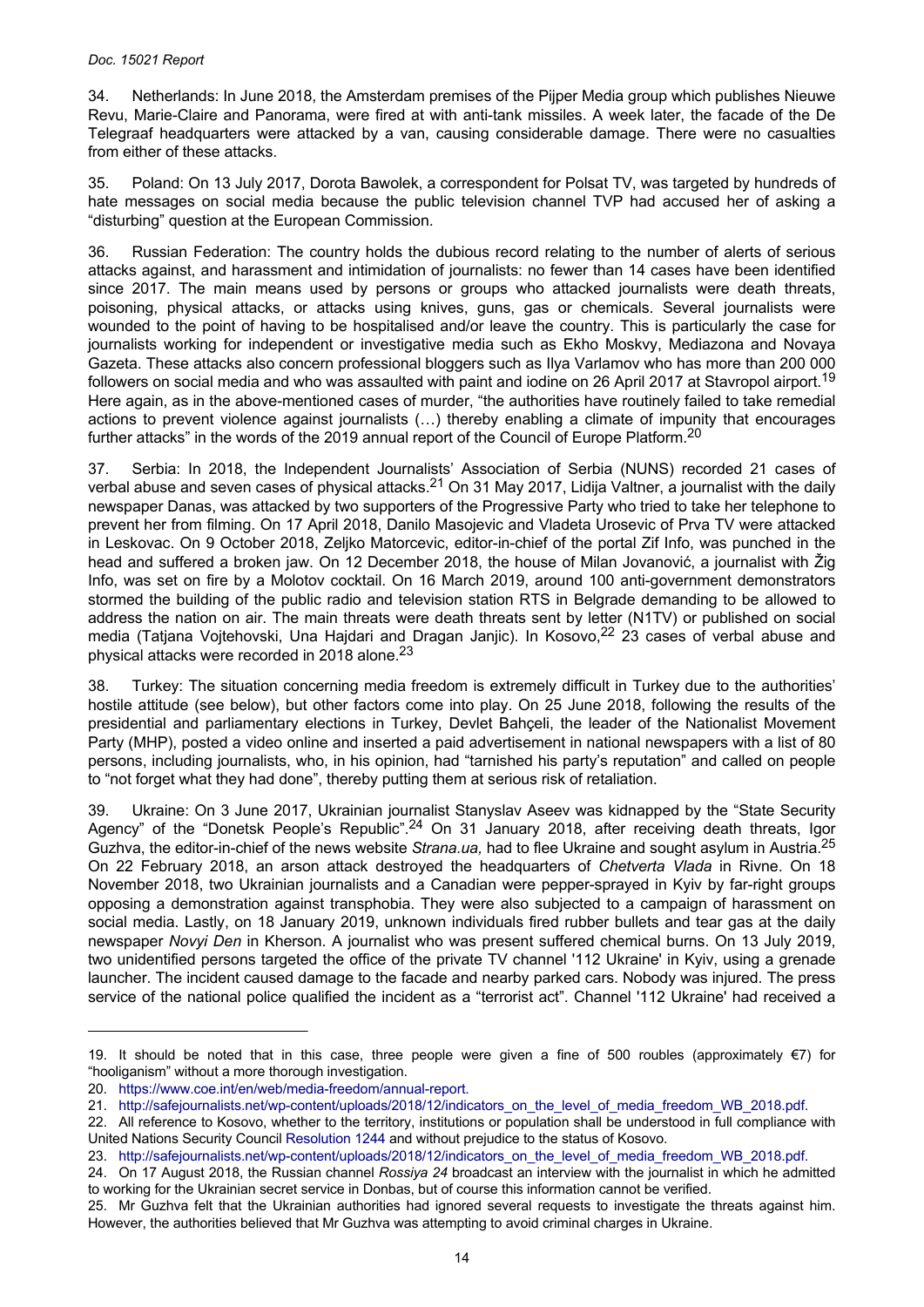<span id="page-14-0"></span>warning earlier the same week after the TV had planned to broadcast the public premiere of the documentary "Revealing Ukraine". Some employees of '112 Ukraine' received messages with threats. Channel '112 Ukraine' cancelled the broadcasting in order to avoid possible legal consequences and requested police protection, but the police did not follow-up on the request, neither before the attack nor after, according to the National Union of Journalists of Ukraine.

#### *2.3. Threats by the authorities and misuse of legislation to hinder the work of journalists and the media*

40. Threats by the authorities take the form primarily of political pressure, legal or administrative harassment, excessive use of force by the police and the arrest and detention of journalists. In Europe, most of the journalists detained are in Turkish prisons. In addition to these detentions, verbal abuse by political leaders has increased exponentially in recent years. When this is combined with the inaction of the police, who are not always in a position to deal with the most serious online threats against journalists, some journalists live in a climate of fear and stress. During the period covered by this report there has been a very high number of alerts on the Council of Europe Platform, in which the state was the source of the threat. It is not a question here of being exhaustive on these threats which constitute nearly 200 occurrences over the period of the report but of drawing a certain number of observations by country.

# *2.3.1. Police violence and refusal to grant or withdrawal of accreditation*

41. Albania: In 2017, the journalist Isa Myzyraj received death threats from the Mayor of Has Municipality. In April 2019, journalists and photographers were injured by the police during anti-government demonstrations.

42. Azerbaijan: On 17 October 2019, in the run-up to protests against alleged corruption and low wages, police arrested Seymur Hazi, a reporter for the independent news website Meydan TV. The Khetai district Court in Baku found Hazi guilty of minor hooliganism and non-compliance with police orders and sentenced him to 15 days in detention. Hazi planned to cover the protests for Meydan TV. He was released on 29 August 2019 from a five-year prison term on retaliatory charges for his journalism, in which he had alleged government corruption and human rights abuses. On 19 and 20 October 2019, a number of journalists were subjected to physical violence by the police and/or were detained while covering peaceful protests in Baku. At least seven journalists were detained while covering the protests on 19 October. On 20 October, correspondents of Azadliq Radiosu, Meydan TV, and Turan News Agency were subjected to physical violence by the police, despite wearing identification vests and showing their press cards. Police also seized and damaged their equipment. The violence and detentions prevented the journalists from covering the protests. Internet blockages and disruption to mobile phone service in central Baku during the protests were also reported.

43. Germany: During the G20 summit in Hamburg, on 7 and 8 July 2017, at least 32 journalists were stripped of their press accreditation. According to the government spokesperson, the decision was taken for "security reasons". In August 2018, a TV crew working for public broadcaster ZDF's investigative political magazine programme Frontal21 were detained by police after a complaint by a participant at an anti-Merkel demonstration during a visit by the Chancellor to Dresden.

44. Armenia: Between 13 and 23 April 2018, during the protests in Yerevan that led to the resignation of Prime Minister Serzh Sargsyan, several journalists were deliberately targeted by the police.

45. Bulgaria: In April 2019, journalists were injured by the police during a demonstration in Gabrovo.

46. France: Since the beginning of the "yellow vest" movement on 17 November 2018, nearly 90 journalists and photographers who were covering the demonstrations have been victims of police violence<sup>26</sup> according to journalists' trade unions and non-governmental organisations.<sup>27</sup> Some reporters who have been victims of irregular conduct have complained to the General Police Inspectorate.28 On 1 May 2019, over 300 journalists complained of a "deliberate desire to prevent them from working".<sup>29</sup> On Saturday 20 April 2019, the journalist

<sup>26.</sup> [https://rsf.org/en/news/french-police-asked-respect-press-freedom-during-yellow-vest-protests.](https://rsf.org/en/news/french-police-asked-respect-press-freedom-during-yellow-vest-protests)

<sup>27.</sup> Examples are two photographers from the newspaper *Le Parisien* hit by rubber bullet launcher (LBD) rounds, a [photographer from the Journal du Dimanche](https://www.lejdd.fr/Societe/gilets-jaunes-un-photographe-du-jdd-blesse-sur-les-champs-elysees-3816494) who was hospitalised after he was struck by a member of the CRS (the state security police force, which specialises in maintaining public order) and fifteen other photographers who claim that they were targeted or fired at, sometimes intentionally, or struck or manhandled by the police.

<sup>28.</sup> At the beginning of 2019, seven cases concerning alleged offences against journalists had been referred to the General Police Inspectorate and were being followed up by the Paris Prosecutor's Office.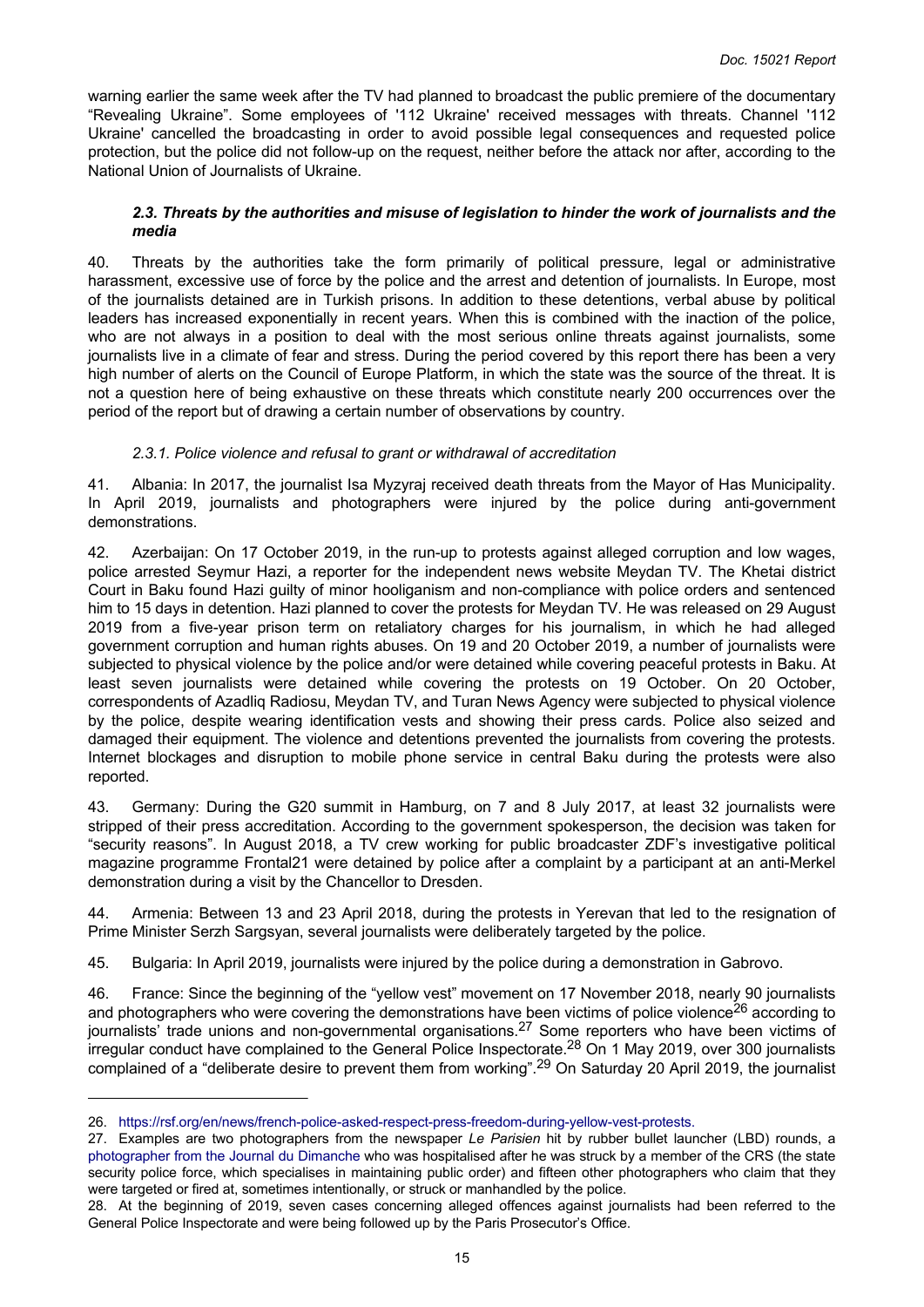Gaspard Glanz was arrested in Paris and accused of "insulting a person exercising public authority" but above all he was "prohibited from appearing" in Paris on Saturdays and on 1 May 2019. Although it was subsequently lifted by the Criminal Court, this restriction on freedom of movement was unprecedented.

47. Romania: Several Romanian journalists and a camera operator from the Austrian public television channel, ORF, were beaten by riot police during demonstrations on 10 August 2018.<sup>30</sup> In another vein, on 6 July 2017, tax inspectors raided the offices of the investigation network Rise Project at the same time that it was announced that a major article was to be published revealing that Liviu Dragnea, President of the ruling Social Democrat Party, exercised control over the Romanian secret services. On 28 January 2018, a confidential report by the Romanian tax authorities on Rise Project was disclosed to the press and used in a defamation campaign.

48. Turkey: Two German journalists were compelled to leave Turkey on Sunday 10 March 2019 after their press accreditations for 2019 were discontinued without any explanation. Jörg Brase, a journalist for the German public broadcaster ZDF, and Thomas Seibert, a reporter at the Tagesspiegel newspaper, had been correspondents in Turkey for many years. It was reported by the Tagesspiegel's editor-in-chief that the Turkish embassy in Germany had tried in vain to make a deal to have the correspondents replaced. In June 2019, the accreditation for the two journalists was finally renewed. Another journalist, Halil Gülbeyaz, with the German public broadcaster NDR, also had his accreditation refused and is not allowed to return to Turkey.

### *2.3.2. Hostile acts by persons exercising public authority*

49. Austria: In September 2018, the Minister of the Interior suggested that certain journalists should be investigated for their reporting on the activities of the Austrian intelligence services. In a subsequent e-mail, the ministry's spokesperson, Christoph Pölzl, asked the police to "restrict communication with the media to the legal minimum".

50. Azerbaijan: The country is one of the most hostile environments for journalists in terms of judicial proceedings, sentencing and imprisonment. 18 criminal proceedings, convictions and prison sentences have been directed against journalists or the media since 2017. In May 2019, five journalists were still in prison because of their professional activities. Sentences are sometimes very long, as for Elchin Ismayilli, founder and editor-in-chief of Kend.info, an online news site renowned for its coverage of corruption and human rights cases, who was sentenced to nine years in prison on 18 September 2017.<sup>31</sup> The blogger Rashad Ramazanov is also serving a nine-year prison sentence for "drug possession" and his lawyer claims that he has been tortured and beaten during his detention. The three other journalists currently being held are Ziya Asadlin.<sup>32</sup> Fikret Faramazoglu and Afgan Mukhtarli. Lastly, some journalists are "prohibited from travelling", as the journalist Kamran Mahmudov discovered on 22 June 2017 when he tried to journey to neighbouring Georgia. At the same time, over 400 journalists have been granted free public housing subsidies in recent years – an obvious means of "buying" journalists and avoiding criticism.

51. Bosnia and Herzegovina: On 28 March 2019, the chair of the municipal council of Novi Grad, a municipality in Sarajevo, attacked Adi Kebo, a cameraman with the investigative journal Zurnal, who was working on a story of alleged corruption.

52. Hungary: Friends or close relatives of government members have bought or succeeded in taking control of media which were formerly independent or critical. The government manipulates the media licensing system and as a result, popular radio stations have lost their licences against a backdrop of diminishing media plurality.<sup>33</sup> The authorities have also tried to interfere with the activities of foreign media outlets, as with the Slovenian magazine Mladina, when in March 2019 a cover which displeased the Hungarian Prime Minister prompted a request to the Slovenian authorities for "assistance in preventing similar incidents in future".

<sup>29.</sup> [https://www.francetvinfo.fr/economie/transports/gilets-jaunes/tribune-nous-assistons-a-une-volonte-deliberee-de](https://www.francetvinfo.fr/economie/transports/gilets-jaunes/tribune-nous-assistons-a-une-volonte-deliberee-de-nous-empecher-de-travailler-plus-de-300-journalistes-denoncent-les-violences-policieres_3416561.html)[nous-empecher-de-travailler-plus-de-300-journalistes-denoncent-les-violences-policieres\\_3416561.html.](https://www.francetvinfo.fr/economie/transports/gilets-jaunes/tribune-nous-assistons-a-une-volonte-deliberee-de-nous-empecher-de-travailler-plus-de-300-journalistes-denoncent-les-violences-policieres_3416561.html)

<sup>30.</sup> Cases of physical assault were reported by journalists Robert Mihăilescu (Hotnews.ro), Cristi Stefanescu (DW) and Vlad Ursulean (Casa Jurnalistului), by photojournalists Ioana Moldovan (Documentaria.ro) and Silviu Matei (Agerpres) and by reporter Cristian Popa and camera operator Cristi Ban (Digi24 news TV).

<sup>31.</sup> The court found him guilty of extortion with threats (Article 182 of the Criminal Code), abuse of authority (Article 308) and corruption (Article 311).

<sup>32.</sup> In prison since 5 September 2019 on an absurd charge: "hooliganism with the use of a weapon or an object that can be used as a weapon" because a tea shop manager had felt threatened by his mobile phone.

<sup>33.</sup> [https://mappingmediafreedom.org/index.php/demonising-media-threats-journalists-europe/.](https://mappingmediafreedom.org/index.php/demonising-media-threats-journalists-europe/)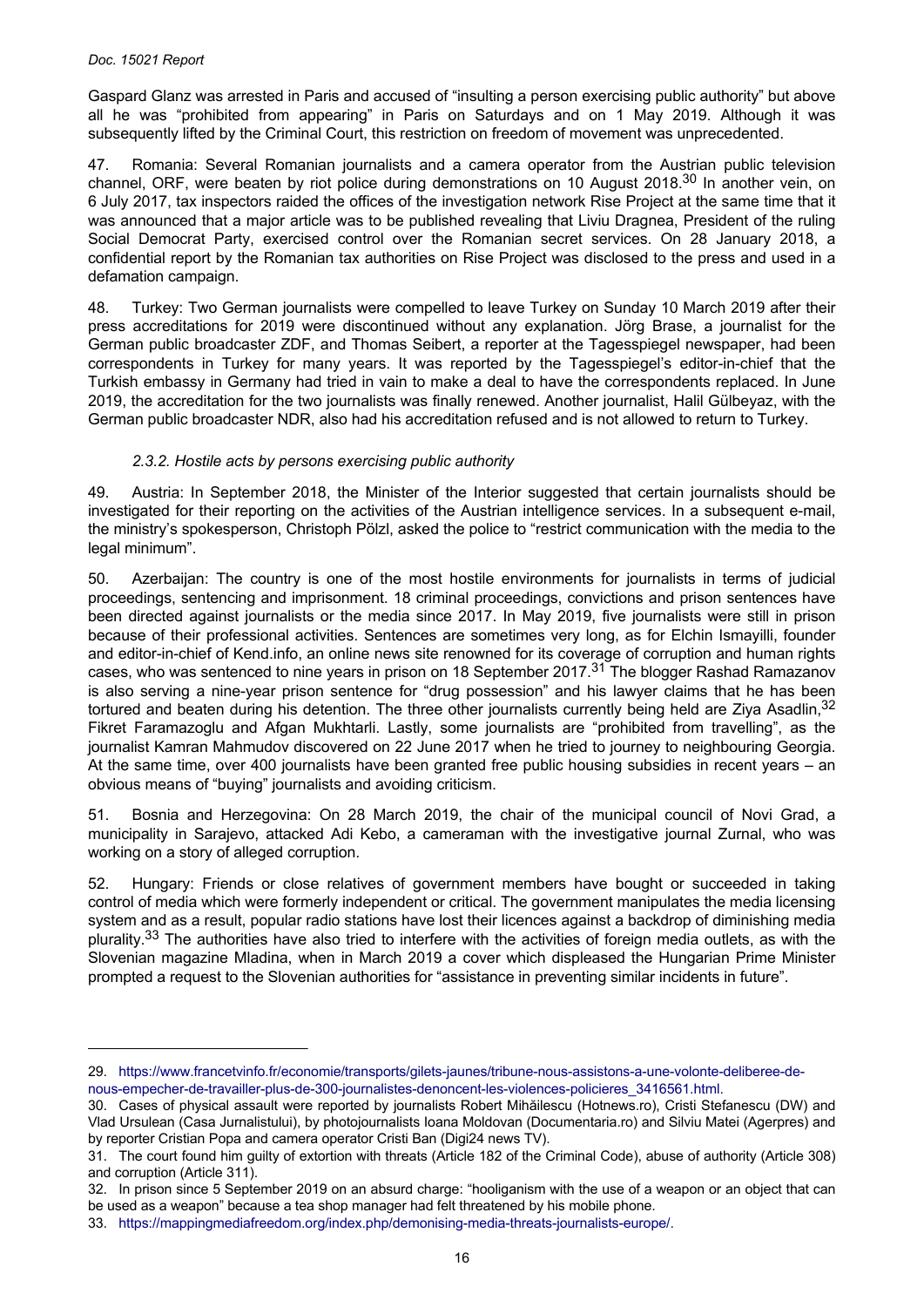53. Malta: Following the assassination of Daphne Caruana Galizia, her family and journalists' organisations complained of the pressures placed on them when they called for justice, the refusal to conduct an immediate investigation to determine whether her life could have been saved and the repeated destruction of the memorial calling for justice for her assassination, on the orders of the Minister of Justice. At the time of her death, the journalist was facing 47 civil and criminal defamation lawsuits, including some by Prime Minister Muscat and Tourism Minister Mizzi. Today, 34 posthumous civil defamation proceedings against Daphne Caruana Galizia are still under way and the plaintiffs continue to seek damages from the journalist's family. Obviously, these cases put unjustified psychological and financial pressure on her family. The Maltese authorities' attitude helps to stoke a climate of impunity and minimisation of the importance of this case, with grave consequences for the freedom of the press in the country.

54. Netherlands: On 24 October 2019, NOS TV reporter Robert Bas was jailed for refusing to answer questions as a witness in a criminal trial before a court in Rotterdam. Robert Bas told the court that, based on his right as a journalist to protect his sources, he would not give comprehensive answers to questions about the murder of a mental health institution director in 2014, after which the court ordered his coercive detention in order to force him to do so. Early 2019, Bas had several telephone conversations with a source regarding the case, which had been recorded by justice ministry officials, and some of them had been added to the prosecution files. Neither Bas nor his source are suspects in the case. The lawyer representing NOS and Bas insisted that journalists have a right to non-disclosure, and this applies both to the identity of the source as well as all information the source gave the journalist. The Dutch Journalists' Association (NVJ) called on Dutch authorities to immediately release Robert Bas. On 25 October 2019, NOS reported that Bas had been released from detention. The court of Rotterdam ruled that Robert Bas had the right to refuse to give evidence regarding questions which would force him to reveal information about his sources.

55. Russian Federation: The country has been the subject of 25 alerts to the Council of Europe of threats from the state but none of these has met with the slightest response. Among the most significant acts are arrests and sentencing of foreign journalists,  $34$  heavy sentences, sometimes despite the lack of any material evidence,  $35$  police violence combined with searches of private apartments,  $36$  disproportionate fines,  $37$ restrictions on the movement of foreign journalists<sup>38</sup> and blocking of websites.

56. Ukraine: Spanish freelance journalists Antonio Pampliega and Manuel Angel Sastre were intercepted by Ukrainian police upon arrival at Kyiv airport on 24 August 2017. They were deported on the same day because they were said to represent "a threat to national security". The two journalists had intended to cover the armed conflict in the east of the country. At the beginning of 2019, Ukraine placed an entry ban on Austrian correspondent Christian Wehrschütz, who has reported from the country since 2014 for the Austrian national public broadcaster ORF. Ukraine's SBU security service accused Wehrschütz of illegal entry into the disputed Crimean peninsula and "anti-Ukrainian propaganda". The authorities had previously denied Wehrschütz accreditation to report from the eastern part of the country. Lastly, Ukraine has repeatedly prohibited foreign media activity (by Russians) on its territory, or the entry of journalists or media organisation directors.<sup>39</sup>

<sup>34.</sup> On 4 June 2018, the Ukrainian journalist Roman Sushchenko was sentenced by the Moscow Court to 12 months' imprisonment in a high security jail for "spying". On 12 September 2018, the Supreme Court of the Russian Federation upheld the verdict.

<sup>35.</sup> On 26 December 2018, the blogger Alexander Valov was sentenced to six months' imprisonment and a heavy fine despite the lack of any material evidence and procedural defects. His *BlogSochi* is still inaccessible and all his on-line accounts have been pirated.

<sup>36.</sup> On 1 November 2017, the FSB searched the offices of *Novye Kolyosa* in Kaliningrad. Igor Rudnikov, the editor-inchief, was initially detained at his house then brought to the newsroom in handcuffs. He was subsequently hospitalised with a concussion, a broken arm and a broken rib. The police also searched his mother's house. The journalist is currently in detention "pending investigation". The same applies to Aleksandr Batmanov, a presenter on the NGO TV channel in Volgograd, who was arrested and ill-treated by the police, then detained "on suspicion of theft from a grocery store" on 7 July 2017.

<sup>37.</sup> On 26 October 2018, the independent online news site *The New Times* was fined 22 250 000 roubles (€300 000) and its editor, Yevgenia Albats, 30 000 roubles (€400) for allegedly failing to comply with the law on "foreign agents".

<sup>38.</sup> On 8 March 2017, the Norwegian journalist Thomas Nilsen was denied entry to Russia for reasons of "state security" with no further explanation or legal recourse. Since 6 June 2018, three Estonian journalists have also been banned from Russia over "Russophobia" allegations.

<sup>39.</sup> On 14 May 2018, the Ukrainian authorities decided to ban the activities of the press agencies *Novosti*, *Rossiyasegodnya.rf*, *Sputniknews.com*, *Rsport.ria.ru*, *1prime.ru*, *Realty.ria.ru* and *rian.com.ua*, and the television channels *rtr-planeta.com*, *russia.tv*, *vesti.ru*, *tvkultura.ru* and *digitalrussia.tv*. On 26 June 2018, Ukraine denied entry to two Russian journalists who were planning to attend a conference on freedom of speech in Kyiv. The two journalists concerned were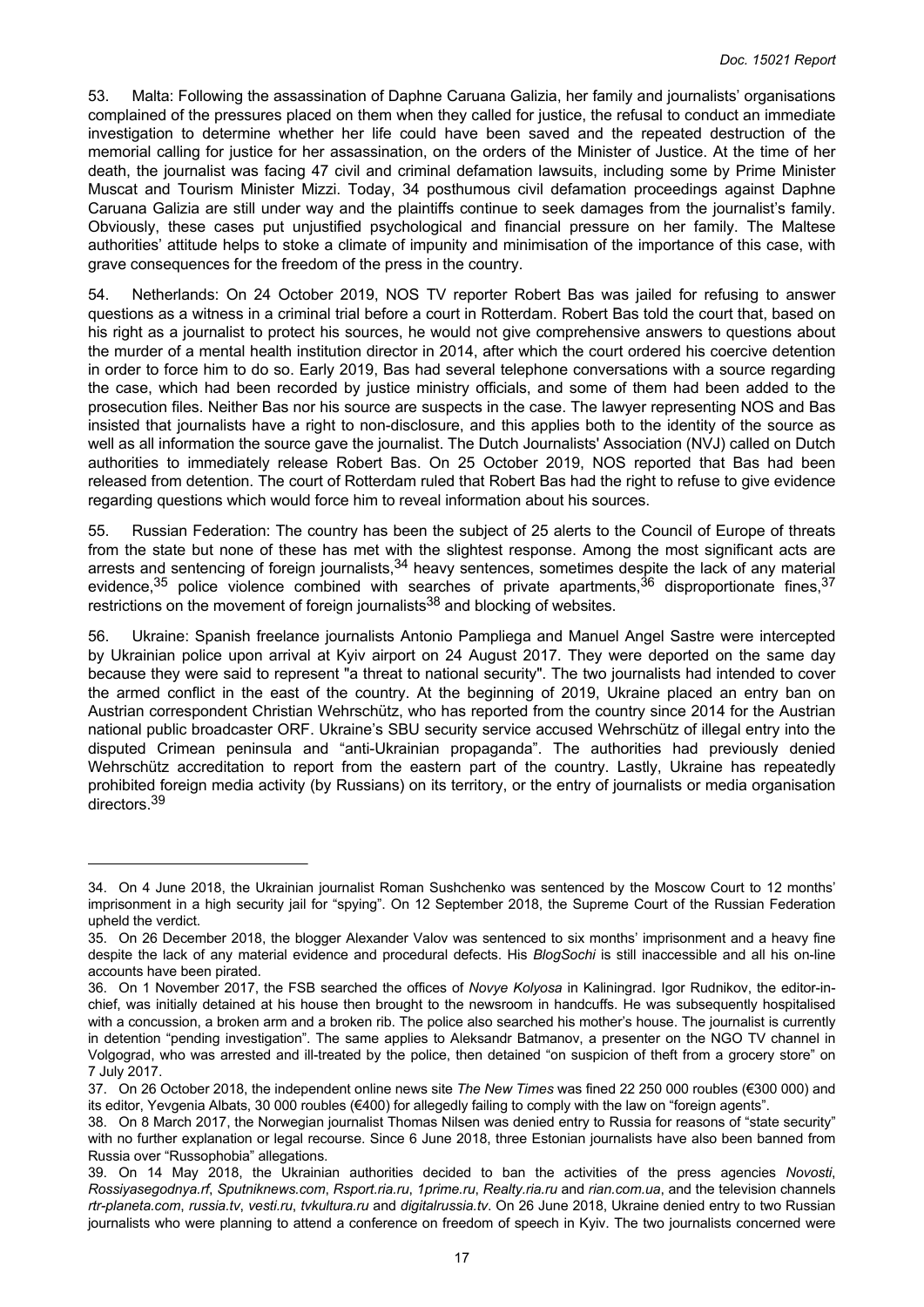### <span id="page-17-0"></span>*2.4. Existence of or plans to introduce laws curbing freedoms or an administrative, legal, economic or political environment hostile to the work of journalists and the media*

### *2.4.1. Excessive or arbitrary anti-terrorist and anti-crime legislation*

57. Spain: On 24 September 2017, the police filed a lawsuit against Mónica Terribas, a journalist for Catalunya Rádio, accusing her of "encouraging breaches of public order by calling on the citizens of the region of Catalonia to report on the movements of the police during the independence referendum".

58. Russian Federation: After months of preparation, the Russian Law on false news and disrespect for the state, the authorities and society was finally passed and came into force in March 2019. Under this law "flagrant disrespect" for the state, the authorities, official symbols or society may result in fines of up to 300 000 roubles (over €4 000) and a prison sentence of up to fifteen days whereas the publication of false news may attract a fine of up to 1.5 million roubles (over €20 000). Roskomnadzor, the government body in charge of monitoring on-line content and media, has the authority to report pages with content it considers to be in breach of the new law and block access if it is not immediately removed. This law inevitably has an effect of self-censorship and "paralysis" on journalists and other media professionals in Russia.

59. Montenegro: The investigative journalist Jovo Martinović was found guilty of downloading an encrypted messaging application and using it for drug trafficking. He was held without trial or charge for 14 months and then sentenced to 18 months' imprisonment, whereas he was actually working on a report on drug trafficking for the French television channel Canal+. At the time of drafting of the present report, Martinović was in detention pending a decision on appeal.

60. Turkey: We do not ignore the difficulties that Turkey had to face and is facing after the failed coup d'état, continuing threats of terrorism and the war in neighboring Syria. However, these difficulties cannot justify what could be described as a truly systematic, organised campaign of harassment of journalists and the media on the pretext of the fight against terrorism, and the country is by far the most frequent offender where it comes to findings against the state by the European Court of Human Rights in freedom of expression cases. <sup>40</sup> Turkey is described by groups promoting the freedom of the press and journalists' organisations as the "world's largest journalists' prison", currently housing 157 of them according to the European Federation of Journalists.<sup>41</sup> with most in detention pending trial. Their lawyers have only limited access to case documents because their clients are accused of terrorism or complicity in offences linked to terrorism. After the failed coup of 15 July 2016 and the emergency decrees that followed, over 150 media outlets were closed and about 10 000 media employees were dismissed.<sup>42</sup> Although the state of emergency was lifted in July 2018, a large number of the provisions of the emergency decrees were retained in the new legislation adopted subsequently. These legislative amendments gave the Turkish executive almost unlimited discretionary power, making it possible to apply radical measures, particularly against the media. For instance, on 10 August 2017, the Istanbul Public Prosecutor's Office issued arrest warrants for 35 people in the context of an investigation on the links between the media and the networks of the preacher, Fethullah Gülen, resulting in arrests in Istanbul. People who have defended these journalists have also been targeted: for example, on 14 August 2017, the pro-government newspapers, Akşam, Star and Sabah published the names of Turkish journalists affiliated to a support group for imprisoned journalists, describing them as "fomenters of rebellion" and "traitors".43 Lastly, the Turkish authorities repeatedly target the newspaper Cumhuriyet, whose journalists and other employees are regularly harassed, accused of "assisting a terrorist organisation", arrested and imprisoned. On 25 April 2019, six former staff members of Cumhuriyet were in prison and two were in exile.<sup>44</sup> On 12 September 2019, overturning the verdict of a lower court, the 16th Penal Chamber of the Supreme Court of Appeals (Court of Cassation) ruled that the execution of the sentences of several Cumhuriyet staff

Russia Today Middle East bureau chief Paula Slier and Rossiya 24 presenter Yevgeny Primakov. Lastly, in July 2018, the Ukraine Security Service banned Russian Union of Journalists' president Vladimir Solovyov from entering Ukrainian territory for three years.

<sup>40.</sup> Forty findings of violations in 2018, or over half of all such findings by the Court [https://www.echr.coe.int/Documents/](https://www.echr.coe.int/Documents/Stats_violation_2018_ENG.pdf) [Stats\\_violation\\_2018\\_ENG.pdf.](https://www.echr.coe.int/Documents/Stats_violation_2018_ENG.pdf)

<sup>41.</sup> [https://europeanjournalists.org/turkey-journalists-in-jail/.](https://europeanjournalists.org/turkey-journalists-in-jail/)

<sup>42.</sup> Their dismissal was not based on any specific evidence or details concerning the acts of which they were accused. Instead, the decrees gave a general justification, according to which "they … had ties with, were part of or were linked or in communication with" groups considered by the government to be criminal.

<sup>43.</sup> This clampdown has even affected foreign journalists, as on 26 July 2017, Loup Bureau, a French journalist, was arrested at the Iraq-Turkey border and placed in detention by the Turkish authorities for "terrorist" activities linked with the Kurdish fighters in Syria. He was released on 17 September 2017, as a result in particular of a request by the French President Emmanuel Macron.

<sup>44.</sup> [https://rsf.org/en/news/turkey-six-former-members-turkish-newspapers-staff-returned-prison.](https://rsf.org/en/news/turkey-six-former-members-turkish-newspapers-staff-returned-prison)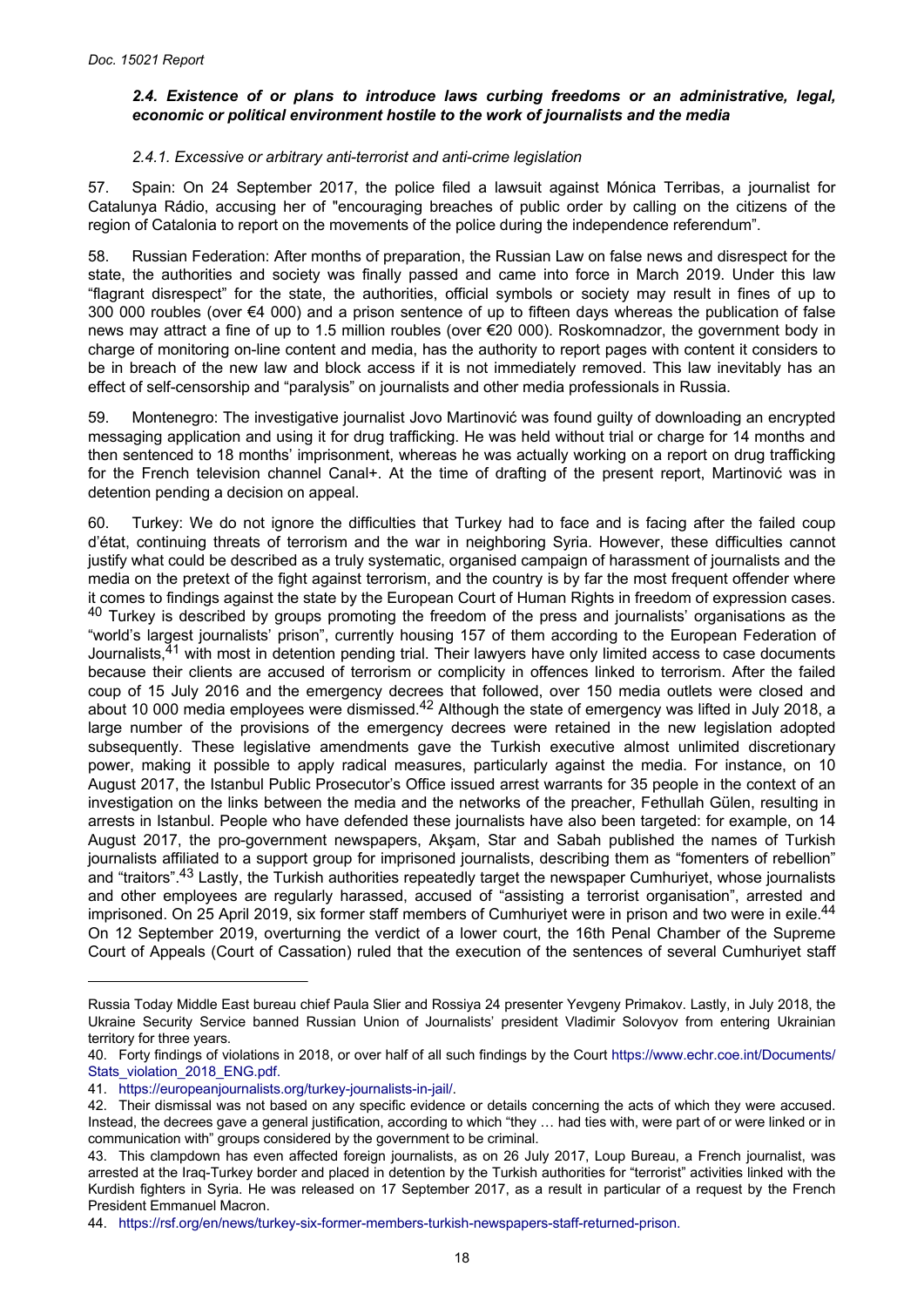members shall be suspended and requested the journalists be released. However, on 21 November 2019, the Istanbul 27th High Criminal Court upheld the conviction of 12 former Cumhuriyet employees, despite the Court of Cassation ruling issued in September that had acquitted the defendants. In addition, courts or administrative authorities block and filter on-line news sites, particularly pro-Kurdish, atheist and LGBTI sites, and even entire social media.<sup>45</sup> On 10 October 2019, the Chief Prosecutor's Office of Istanbul published a statement banning critical news reports and comments on Turkey's military operations in northern Syria. The statement says a person or persons who "target the social peace of the Republic of Turkey, domestic peace, unity and security" with "any kind of suggestive news, written or visual publication/broadcast" alongside "operational social media accounts" will be prosecuted according to the Turkish penal code and anti-terrorism law. In this connection, police arrested two journalists, Hakan Demir, online editor for the daily BirGün, and Fatih Gökhan Diler, responsible editor of the news website Diken. Both journalists were released on probation but banned from travelling abroad.

61. United Kingdom: In February 2019, the UK passed a new Counter-Terrorism and Border Security Act.<sup>46</sup> The bill had attracted considerable criticism because of its negative impact on media freedom and freedom of expression. It criminalises the publication of pictures or video clips of clothes or symbols which raise a very vague "reasonable suspicion" of links to terrorism. The UK authorities have acknowledged that at least 14 organisations currently included on the list of terrorist organisations do not actually meet the criteria to appear on the list. Furthermore, no terrorist intent is required; it is enough to watch a "terrorist" video to risk prosecution.

62. France, Poland and Ukraine have also passed laws authorising the administrative authorities to block on-line content without a court decision as part of "counter-terrorist" measures.

### *2.4.2. Legal harassment and gagging procedures ("Strategic Lawsuits Against Public Participation – SLAPP")*

63. Belgium: Several complaints have been filed against Belgian investigative journalists David Leloup and Tom Cochez by companies or individuals belonging to the political and financial community (five complaints and two threats of complaints in 2018). The Belgian Association of Journalists (AJP) has expressed concerns about the number of complaints targeting these journalists.

64. Bosnia and Herzegovina: 105 lawsuits have been filed against a single journalist from the daily newspaper Oslobođenje.<sup>47</sup>

65. Croatia: In March 2019, there were no fewer than 1 160 ongoing lawsuits by public figures and corporations against journalists and media companies. The Croatian public broadcaster HRT had even filed 36 lawsuits against its own journalists and others, and this resulted in a protest by hundreds of Croatian journalists in Zagreb on 2 March 2019.<sup>48</sup> In view of the co-ordinated nature of these complaints and the involvement of persons exercising public authority, this can be regarded as a threat fabricated and nurtured by the Croatian authorities.

66. Finland: On 12 April 2019, a Finnish court found investigative journalist Johanna Vehkoo guilty of criminal defamation of Oulou City Councillor Junes Lokka. However, the suit relates to comments by the journalist in a private Facebook group in 2016, before Mr Lokka was elected in March 2017, and the journalist and her trade union consider it to be disproportionate.

67. France: The group run by Mr Vincent Bolloré has filed nearly 30 lawsuits against journalists and media companies. Sometimes the news groups are found guilty of "defamation", as was the case with Mediapart, whose article the court found to be "undoubtedly well-founded but somewhat inappropriate".

68. Poland: Gazeta Wyborcza published a series of articles on the construction in Warsaw of the K Tower, criticising the political leader Jaroslaw Kaczynski. On 20 February 2019, Kaczynski asked the Polish public prosecutor to initiate proceedings for defamation against the journalists concerned, who may be sentenced to prison under the Polish Criminal Code. The President of the National Bank of Poland (NBP) Adam Glapiński and PiS Senator Grzegorz Bierecki have also threatened to file lawsuits against five journalists for "damage to

<sup>45.</sup> [https://rm.coe.int/state-of-democracy-human-rights-and-the-rule-of-law-role-of-institutio/168086c0c5.](https://rm.coe.int/state-of-democracy-human-rights-and-the-rule-of-law-role-of-institutio/168086c0c5)

<sup>46.</sup> <https://services.parliament.uk/Bills/2017-19/counterterrorismandbordersecurity.html>.

<sup>47.</sup> [http://safejournalists.net/wp-content/uploads/2018/12/indicators\\_on\\_the\\_level\\_of\\_media\\_freedom\\_WB\\_2018.pdf.](http://safejournalists.net/wp-content/uploads/2018/12/indicators_on_the_level_of_media_freedom_WB_2018.pdf)

<sup>48.</sup> The complaints included the offence of "humiliation" provided for in the Croatian Criminal Code or sought compensation for alleged non-pecuniary damage such as "mental anguish" or a "tarnished reputation".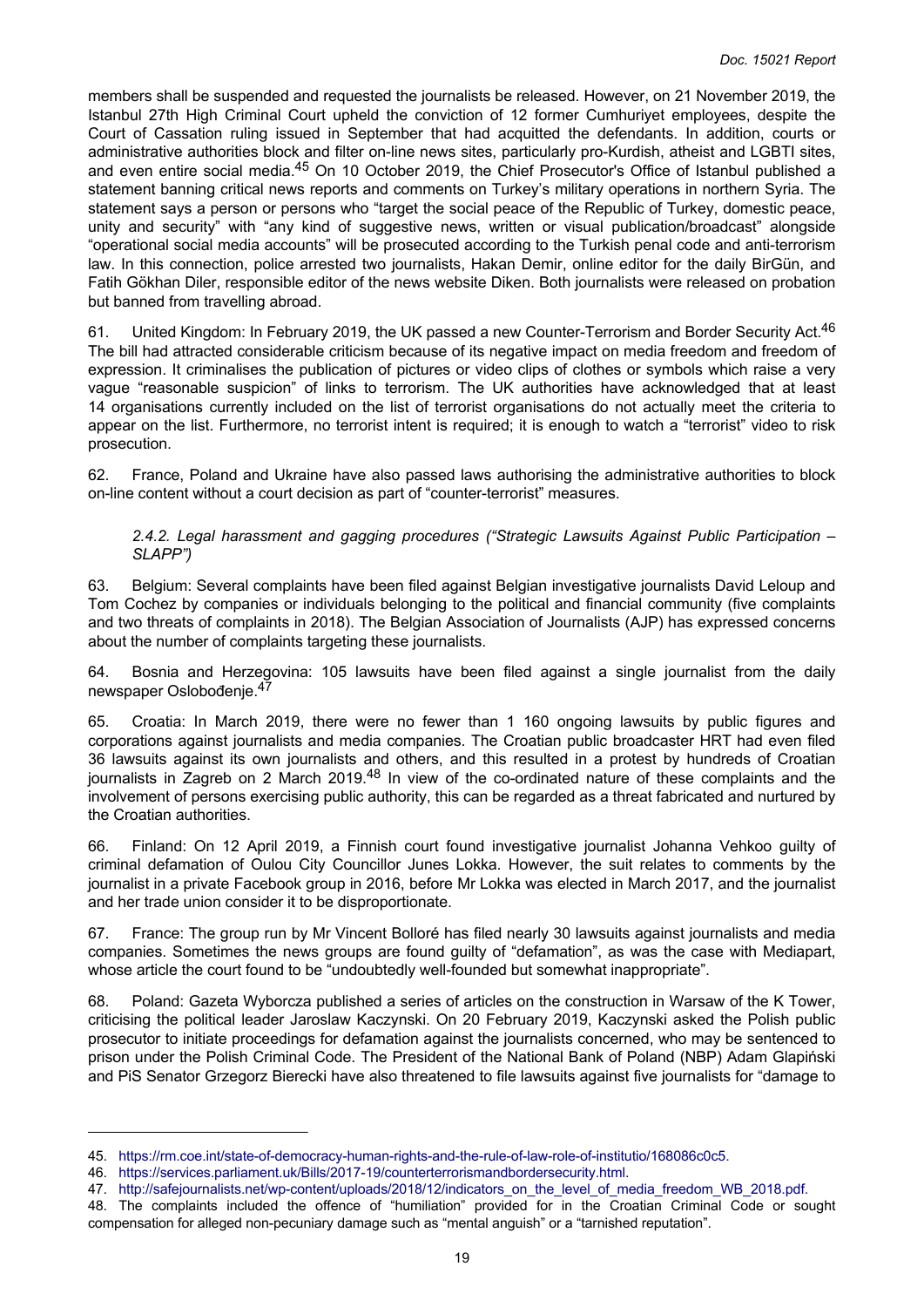their reputation". In 2018 alone, the ruling party Law and Justice (PiS) and other state bodies mounted 50 legal challenges against the journalist Wojciech Czuchnowski, demanding apologies and compensation amounting to €12 000.<sup>49</sup>

## *2.4.3. Appeals for violence incurring the liability of political leaders*

69. Austria: On 23 April 2018, the journalist Armin Wolf of the public broadcaster ORF prompted threats from the extreme-right FPÖ party (which said his line of questioning would "not remain without consequences") when he noted that an FPÖ election poster was reminiscent of an image depicting a Jew from the Nazi newspaper Der Stürmer. Many FPÖ supporters have sent hate messages to Wolf on Facebook.

70. France: Prominent political party leaders have openly attacked the media. One notable example is Jean-Luc Mélenchon, the leader of la France Insoumise, who publicly called for the journalists of the public radio channel France Info to be "badmouthed", "discredited" and proven to be "morons".<sup>50</sup>

71. Hungary: In 2017, a government spokesperson accused a correspondent working for a news website of being "on drugs" and said that she was "not a journalist". At least eight other journalists have been accused by pro-government media of "serving anti-Hungarian interests".

72. Italy: This is one of the countries where representatives of the authorities have shown the greatest hostility towards journalists, particularly during the period between June 2018 and August 2019, under the coalition government of Cinque Stelle and Lega. In this period the Deputy Prime Ministers, Luigi Di Maio (Cinque Stelle) and Matteo Salvini (Lega), took a particularly hostile line against the media and journalists on social media. Mr Salvini threatened to withdraw the police protection provided for the investigative journalist Roberto Saviano despite the serious and repeated threats made against him. Mr Di Maio insulted journalists (calling them "jackals")<sup>51</sup> and launched a policy to do away with public funding for the press.<sup>52</sup> In September 2018, Mr Di Maio called on state-run companies to stop buying advertising in newspapers, which he accused of "polluting the public debate".

73. North Macedonia: The leader of the political party VMRO, Nikola Gruevski, described his opponents as "traitors" and there was a series of attacks against the media from February 2017 onwards. On 28 February 2017, two journalists were beaten and no-one was prosecuted.

74. Czech Republic: At a bilateral meeting with Vladimir Putin in May 2017, President Milos Zeman asked the Russian President if he should "liquidate" journalists as there were too many of them. In October 2017 he appeared at a press conference with a fake Kalashnikov inscribed with the words "for journalists".

75. Slovak Republic: Having called journalists "dirty, anti-Slovak prostitutes" in November 2016, Prime Minister Robert Fico called them "ignorant" in 2017 and has continually complained that they are too negative when they talk about him. Even after he had left office, at a press conference on 21 March 2019, Mr Fico accused the media of waging a "war" and described the Slovakian media as "the greatest threat to democracy".

### *2.4.4. Arrest or kidnap of exiled journalists and extradition to their country of origin*

76. Azerbaijan: The journalist Afgan Mukhtarli was kidnapped on 29 May 2017 in Tbilisi and imprisoned in Azerbaijan.<sup>53</sup>

77. Turkey: The country has issued arrest warrants for exiled journalists such as Can Dündar in Germany and Hamza Yalçın in Spain.

<sup>49.</sup> [https://www.dw.com/en/is-media-censorship-a-coming-threat-in-poland/a-46671328.](https://www.dw.com/en/is-media-censorship-a-coming-threat-in-poland/a-46671328)

<sup>50.</sup> Radio France has filed a complaint: [https://www.francetvinfo.fr/politique/la-france-insoumise/on-ne-peut-pas-laisser](https://www.francetvinfo.fr/politique/la-france-insoumise/on-ne-peut-pas-laisser-passer-radio-france-porte-plainte-contre-jean-luc-melenchon_3000583.html)[passer-radio-france-porte-plainte-contre-jean-luc-melenchon\\_3000583.html](https://www.francetvinfo.fr/politique/la-france-insoumise/on-ne-peut-pas-laisser-passer-radio-france-porte-plainte-contre-jean-luc-melenchon_3000583.html).

<sup>51.</sup> Journalists and their representative organisations fear this climate of violence fuelled by hostile rhetoric and have held demonstrations against these insults throughout the country through a campaign entitled "giù le mani dall'informazione" (hands off the news).

<sup>52.</sup> On 20 July 2018, Roberto Saviano was sued by Matteo Salvini for defamation, following a tweet in which Saviano called Salvini a "buffoon" and "minister of the underworld".

<sup>53.</sup> [https://www.youtube.com/watch?v=ocxU3VukKUc.](https://www.youtube.com/watch?v=ocxU3VukKUc)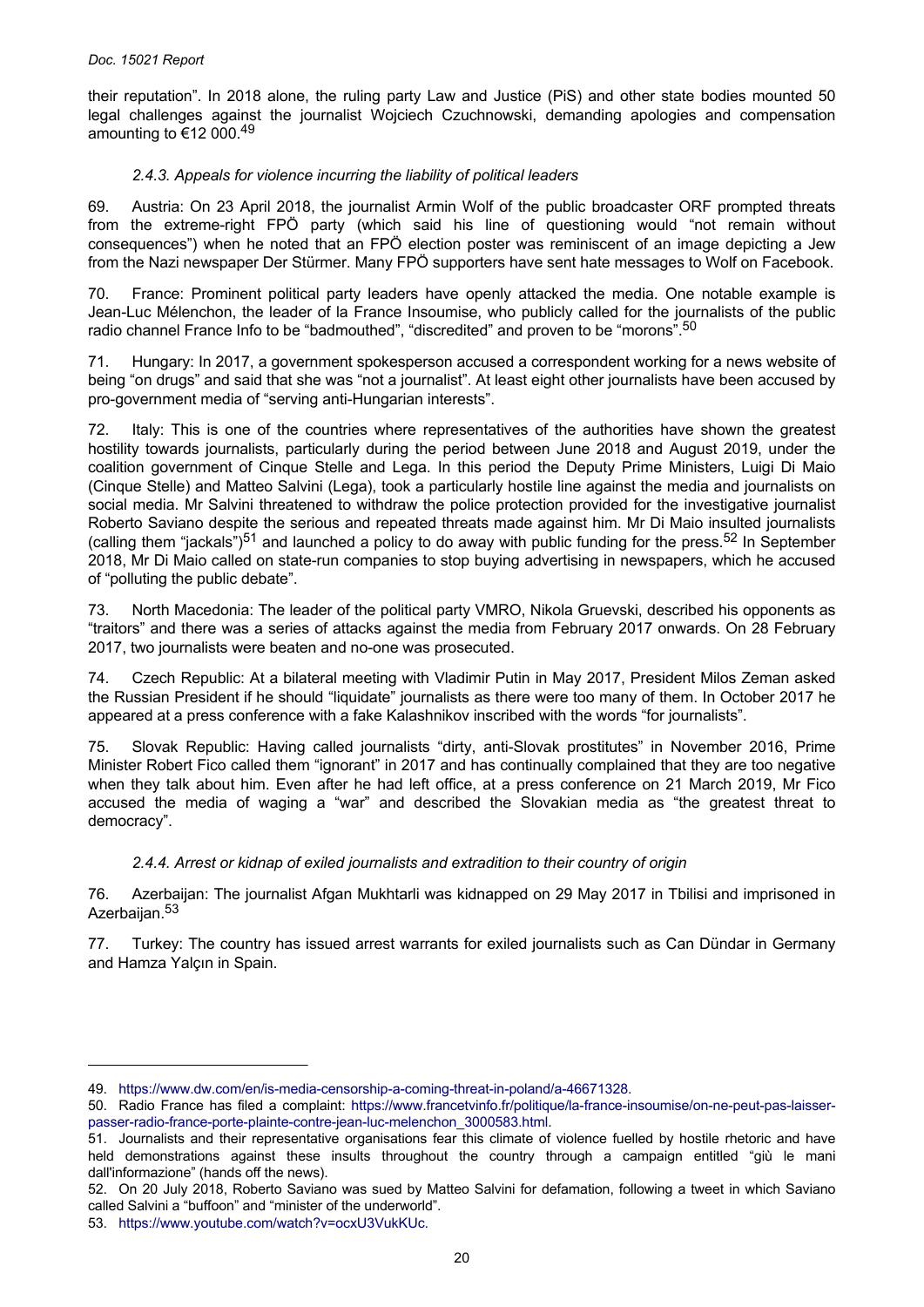#### *2.4.5. Public service media (PSM) under pressure*

78. In recent years, PSM have been under increasing pressure, including in several countries previously regarded as "safe havens". Three main methods have been used, namely funding cuts, restrictions on public service remits and the enactment of new laws or regulations to limit independence of those media. Although this trend has not given rise to any specific alerts, this chronic weakening of the independence and resources of PSM is tantamount to a slow yet progressive and unremitting demise.

79. Denmark: In late 2018, the government imposed a new service agreement on the public radio and television broadcaster, DR, which considerably limits its on-line presence and reduces investments in sports rights. In addition, the television and radio licence has been abolished and replaced by a direct grant from the state budget for political reasons, as a result of which the budget will be reduced by 25% by 2022. In September 2018, DR announced the closure of three radio stations and three TV channels and the dismissal of some 400 employees.

80. Switzerland: At the instigation of a committee of young MPs from the Democratic Union of the Centre (UDC) and the Liberal Party, Swiss citizens were asked to give their views on a popular initiative "No Billag", which proposed that the licence fee for public broadcasting should be abolished. On 4 March 2018, the voters rejected this proposal by an overwhelming majority of 71.6% but the licence fee was reduced, and 80 million Swiss francs will have to be saved over the next five years through reductions including payroll cuts.

81. Ukraine: There have been cuts at the new national public broadcaster, UA:PBC, which began operating in 2017. In late 2018, a few months before the presidential and parliamentary elections, the Parliament adopted a budget that had been reduced by over a half compared with what had been planned by the law. This cut has forced UA:PBC to withdraw from certain regions of the country and to stop analogue broadcasting.

82. Bosnia and Herzegovina: An agreement had to be reached for the television licence to be collected through electricity bills to wipe out the public radio and TV company's debts in 2017.

83. Lithuania: Changes have been made to the system for the appointment of the governing board of the public broadcaster, which have tended to result in more political interference.

84. Luxembourg: The director general of the public radio broadcaster resigned before the end of his term of office citing dysfunctional regulations and excessive pressure.

85. Romania: The political majority has the authority to dismiss the director general of the press agency AGERPRESS and after each election, the governing boards of the public media companies may be legally dismissed before the end of their term of office.

86. Cyprus: Every year Parliament blocks the public service budget to obtain changes in the programme schedule or to stop advertising.

87. In Poland and Hungary, government control over the PSM is increasing as non-aligned journalists are side-lined and the media are used for party political purposes, particularly during pre-election periods. This unprecedented situation in democratic states is spreading from central Europe to other countries such as Italy, where one of the ruling parties (the League) has been interfering with RAI's editorial line, and Austria, where ORF journalists are accused of defamation by the ruling populist party.

### *2.4.6. The job insecurity of journalists – an additional risk factor for media freedom*

88. As already mentioned in our report on the status of journalists in Europe<sup>54</sup>, and reiterated by journalists' unions for many years,<sup>55</sup> the profession of journalist is becoming increasingly insecure and this is reflected in a great upsurge in the number of freelance journalists or journalists with atypical employment arrangements. The common characteristic of these statuses is that most of them are imposed by employers and that these "forcedlancers" or "fakelancers" work under the same conditions as full-time employees but do not have the same rights. Job insecurity and pressure on journalists to be more productive affect their capacity to do research and investigate; this situation also has an impact on their physical integrity as "freelancers often lack preparation or insurance for working in risk or conflict areas (protest marches, public events, armed conflicts), which places them in physical danger or encourages them to take disproportionate risks".<sup>56</sup>

<sup>54.</sup> [Doc. 14505, The status of journalists in Europe; rapporteur](http://assembly.coe.int/nw/xml/XRef/Xref-DocDetails-en.asp?FileId=24287) Ms Elvira Drobinski-Weiss (Germany, SOC).

<sup>55.</sup> [https://europeanjournalists.org/policy/freelance/.](https://europeanjournalists.org/policy/freelance/)

<sup>56.</sup> Ms Elvira Drobinski-Weiss, [Doc. 14505, The status of journalists in Europe.](http://assembly.coe.int/nw/xml/XRef/Xref-DocDetails-en.asp?FileId=24287)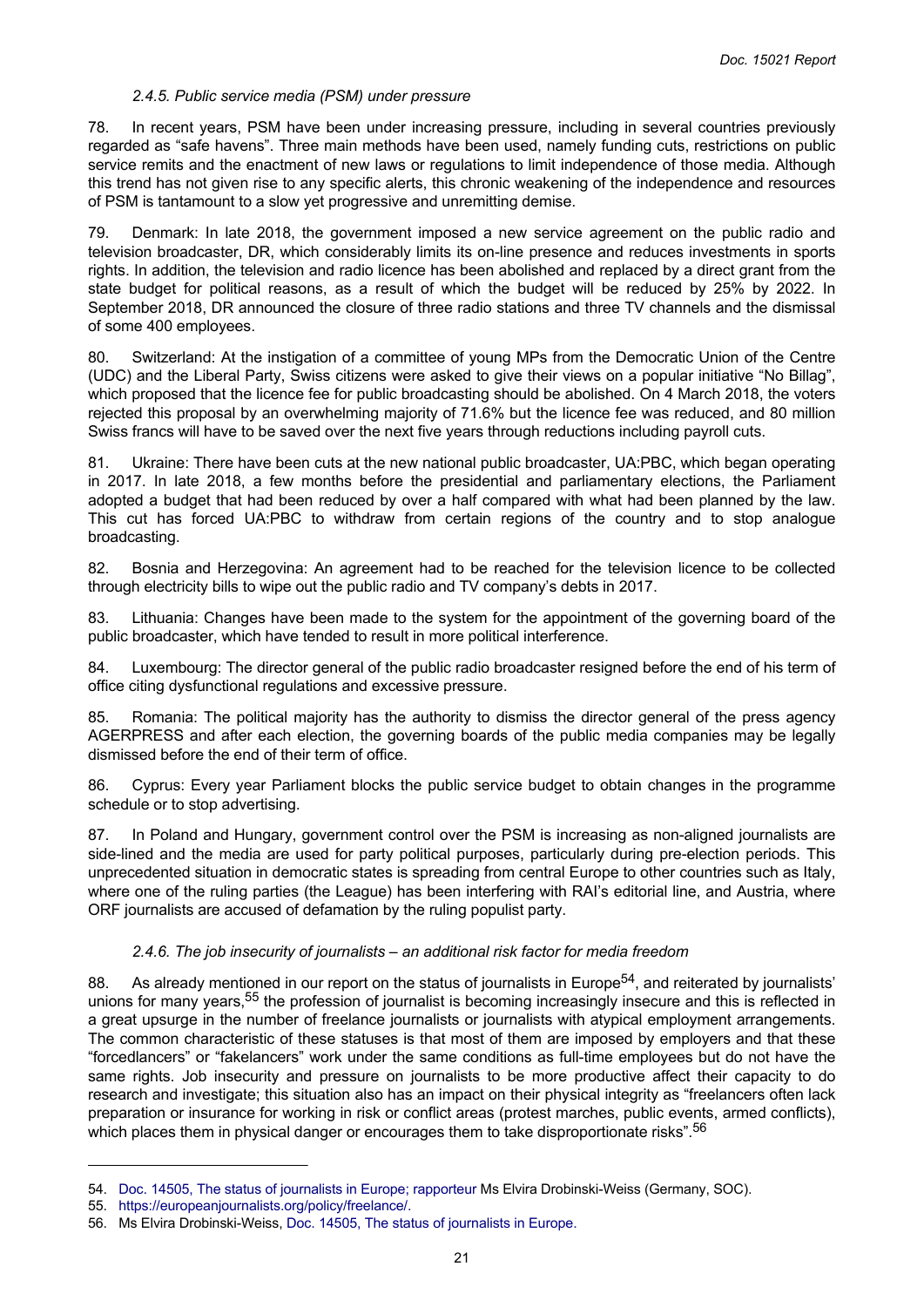#### <span id="page-21-0"></span>**3. Negative developments and strategies that undermine the "media ecosystem" and weaken independent media**

89. In the light of the observations in the first part, we can see several negative trends throughout Europe and the shortcomings of some member States indicate a deliberate intention to prevent journalists from doing their job.

90. Journalists continue to be arbitrarily and unjustifiably detained or imprisoned.

91. Criminal laws, particularly misused anti-terrorist legislation, erode media freedom. As the Council of Europe Commissioner for Human Rights pointed out on 4 December 2018,<sup>57</sup> "the misuse of anti-terrorism legislation has become one of the most widespread threats to freedom of expression, including media freedom, in Europe".<sup>58</sup>

92. The number of attacks on the safety and physical integrity of journalists is on the rise (55 in 2015-2016 compared with 66 in 2017-2018), as is the number of recorded threats, including death threats, which doubled in 2018 compared with 2017.

93. States do not protect journalists sufficiently: pursuant to Article 2 of the European Convention on Human Rights, states have a positive obligation to take preventive measures in the event of a real and immediate risk to a journalist's life. In the cases of Ján Kuciak and Daphne Caruana Galizia, both of whom had reported threats, neither Malta nor the Slovak Republic had taken these threats seriously enough to take preventive measures.

94. Alongside this lack of protection, there is a failure to investigate state responsibility and impunity; pursuant to Article 2, states are also required to conduct an independent and effective investigation into their responsibility if they fail to protect their journalists.<sup>59</sup> The European Court of Human Rights<sup>60</sup> identified some patterns of law-enforcement and judicial authorities' behaviour which are characteristic of a "culture" or "climate" of impunity. The lack of an appropriate police and judicial response is just unacceptable.

95. Together with impunity, there are also threats and instances of harassment of family members and activists seeking justice on behalf of those threatened or killed.<sup>61</sup>

96. The independence and sustainability of PSM are increasingly being undermined. Independence is being attacked by government parties in order to change the editorial line and remove the leaders and journalists who are the least "receptive" to their views. Laws on the audiovisual sector, supervisory authorities and PSM governance are amended too frequently, thereby undermining their stability and independence.

97. There continue to be frequent conflicts of interest between political activities and media ownership, and these are increasingly reflected in direct attacks against independent media and PSM.

The aggressive behaviour of the political class and representatives of the authorities towards journalists, particularly in Italy, the Czech Republic, the Slovak Republic and Turkey, constitutes a threat to the media in general.

99. States are attempting to block websites and social media platforms.

100. The ability of journalists to protect sources continues to be at risk and laws that threaten to criminalise the activity of journalists still have a significant deterrent effect.

101. Journalists who went into exile are arrested and extradited to their countries of origin where they risk punishment and persecution.<sup>62</sup> Sometimes this can even involve kidnapping.<sup>63</sup>

<sup>57.</sup> [https://www.coe.int/en/web/commissioner/-/misuse-of-anti-terror-legislation-threatens-freedom-of-expression.](https://www.coe.int/en/web/commissioner/-/misuse-of-anti-terror-legislation-threatens-freedom-of-expression)

<sup>58.</sup> Such has been the case in Turkey following the failed coup d'état in 2016, in Azerbaijan, and more recently in France with the security laws that were introduced as a consequence of the state of emergency.

<sup>59.</sup> Often investigations focus only on individual guilt. Families and the general public deserve to know who committed these crimes and whether the lives of journalists could have been saved.

<sup>60.</sup> Landmark cases include: Gongadze v. Ukraine, 34056/02, 8 November 2005; Dink v. Turkey, 2668/07, 6102/08, 30079/08, 7072/09 and 7124/09, 14 September 2010; and, more recently, Mazepa and others v. Russia, 15086/07, 17 July 2018, where the Court stated that the Russian authorities had "failed to take adequate investigatory steps to find the person or persons who had commissioned the murder" of Anna Politkovskaya.

<sup>61.</sup> Cf. Malta, where Daphne Caruana Galizia's family has been subjected to extensive harassment online and through defamation lawsuits. In the Slovak Republic, the organisers of the demonstration "For a decent Slovakia" *(Za slušné Slovensko)* were accused of having been "paid" by George Soros.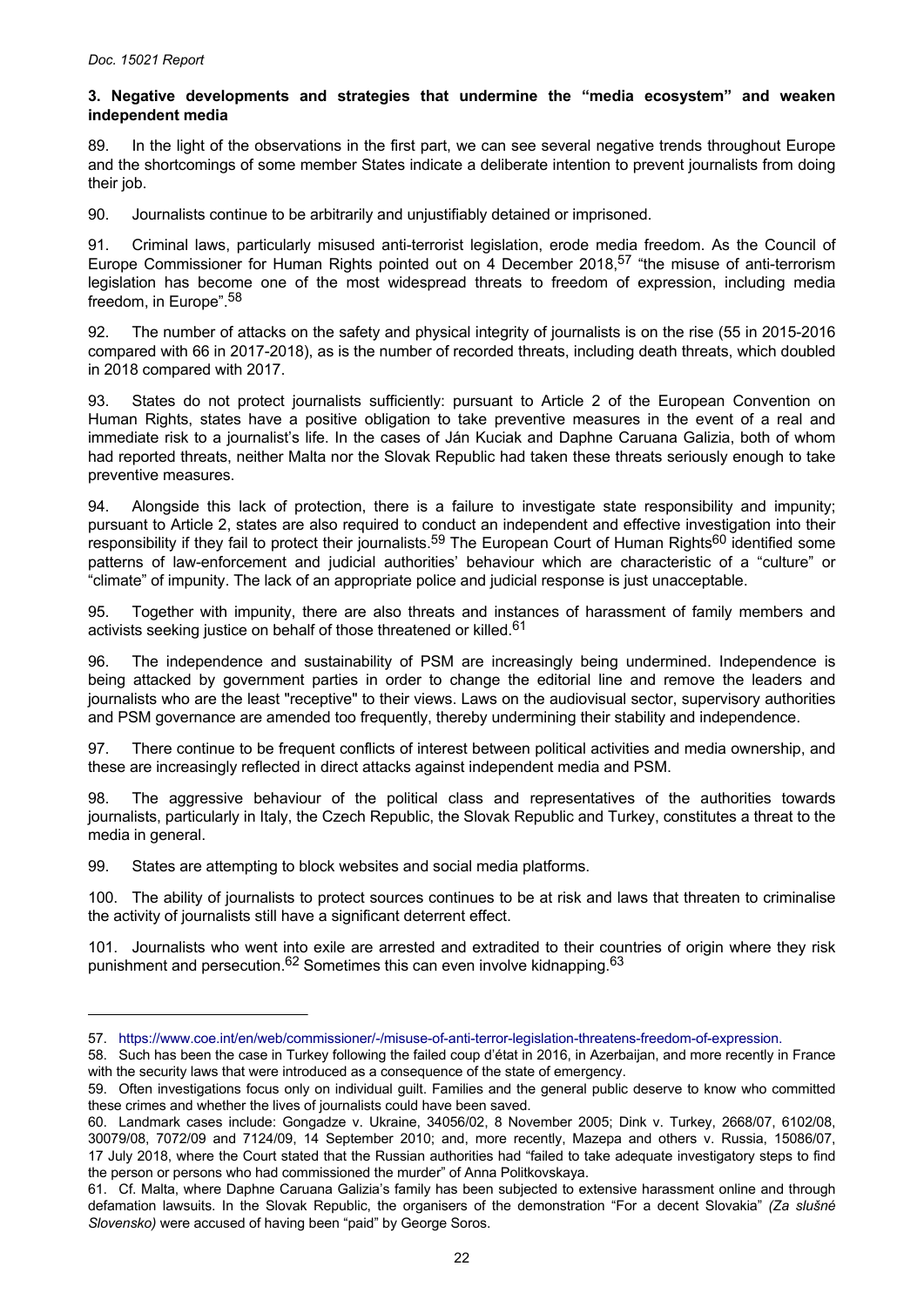#### *3.1. Patterns at transnational level*

<span id="page-22-0"></span>102. Defamation laws are abused to start gagging procedures; this practice, known as strategic litigation lawsuits against public participation (SLAPP) lawsuits, is widespread in many countries. Whatever the country, the strategy is not to win but to initiate these lawsuits seeking to silence the press and political expression, as they have a clear chilling effect because lawyers' fees and legal proceedings are both expensive and time-consuming.

103. Threats and attacks from groups of extremists occur in at least 11 countries.<sup>64</sup> Journalists and the media are targeted and are the direct victims of a vendetta that is being clearly orchestrated and is common to all nationalist, racist or populist groups or movements across Europe. Women journalists and journalists dealing with the issue of migrants are particularly hard hit.

#### *3.2. Patterns at national level*

104. Hungary: a politically and economically biased licensing conglomerate. The purchase or takeover of previously independent or critical media by government supporters, and the abuse of the media licensing system, are forms of interference orchestrated by the authorities. On 28 November 2018, the owners of the majority of Hungarian pro-government media announced that they were selling their companies to a "Foundation for Central European Press and Media" led by a close associate of the Prime Minister. Commercial interests aligned with the ruling party bought up media outlets which switched overnight to progovernment outlets,<sup>65</sup> and popular radio stations lost their licences in an environment of diminishing media plurality.

105. Russian Federation: a combination of numerous factors. The country has a large number, at its highest since the fall of the USSR, of journalists and bloggers detained, sometimes for more than a year on a "provisional" basis. The Russian Federation is the leader in impunity for murderers and attackers of journalists, and the authorities also use anti-terrorism laws and communication blocking (Telegram encrypted messaging since 2018) to police the internet. The Russian federal media regulator, Roskomnadzor, is on the verge of having almost unlimited powers in the monitoring and censorship of the media. A typical example of this is the case of the independent Fergana news website, which was blocked on 1 October 2019 upon the order of Roskomnadzor without any warning, notification or subsequent explanation. However, under the law, the media regulator may block access to websites only after a warning to a provider and sufficient time to the site owner to correct the wrong. Lastly, the main media defence organisations have been declared "foreign agents". Moreover, on 21 November 2019, the State Duma adopted the bill to extend the status of "foreign agents" to private persons. The adopted bill would allow the Ministries of Justice and of Foreign Affairs to also label individuals who disseminate information to an unspecified number of persons and receive funding from abroad as "foreign agents". This would cover bloggers and freelance journalists who receive grants, salaries, or payment for specific pieces of work from any foreign source. All information published by the "foreign agent" blogger or journalist would have to be marked with the "foreign agent" label. According to the Russian Journalists' and Media Workers' Union, "the extremely vague nature of its formulations is obviously intended for its selective application. This suggests that the new law principally targets journalists unpleasant for the authorities." Last but not least, some parts of the official or Russian-controlled territory (Chechnya and Crimea) are "grey areas" with practically no information.<sup>66</sup>

106. Turkey: biased and arbitrary justice. Especially since the failed coup in 2016, the judiciary has shown a lack of independence and impartiality, and this has affected the functioning of the media and the work of journalists, whose activities have been criminalised and who are placed in "prolonged pre-trial detention". In addition, justice is slow and prosecutors are struggling to fully prove the legal criteria in place to establish the charge of "membership of a terrorist organisation" in the case of journalists. It is to hope that the Judicial Reform Strategy proposed by the Turkish authorities in 2019, which aims to enhance the efficiency of the judiciary and to improve its independence, impartiality, transparency and efficiency, will be able to redress the current situation.

<sup>62.</sup> Turkey, for example, has issued arrest warrants against exiled journalists, such as Can Dündar in Germany and Hamza Yalçın in Spain.

<sup>63.</sup> One such case is the Azerbaijani journalist Afgan Mukhtarli, kidnapped on 29 May 2017 in Tbilisi and imprisoned in Azerbaijan: [https://www.youtube.com/watch?v=ocxU3VukKUc.](https://www.youtube.com/watch?v=ocxU3VukKUc)

<sup>64.</sup> Armenia, Austria, Croatia, France, Germany, Greece, Hungary, Italy, Slovak Republic, Turkey, Ukraine.

<sup>65.</sup> <https://europeanjournalists.org/blog/2019/05/09/hungary-almost-78-of-the-media-are-pro-government>.

<sup>66.</sup> [https://rsf.org/en/russia.](https://rsf.org/en/russia)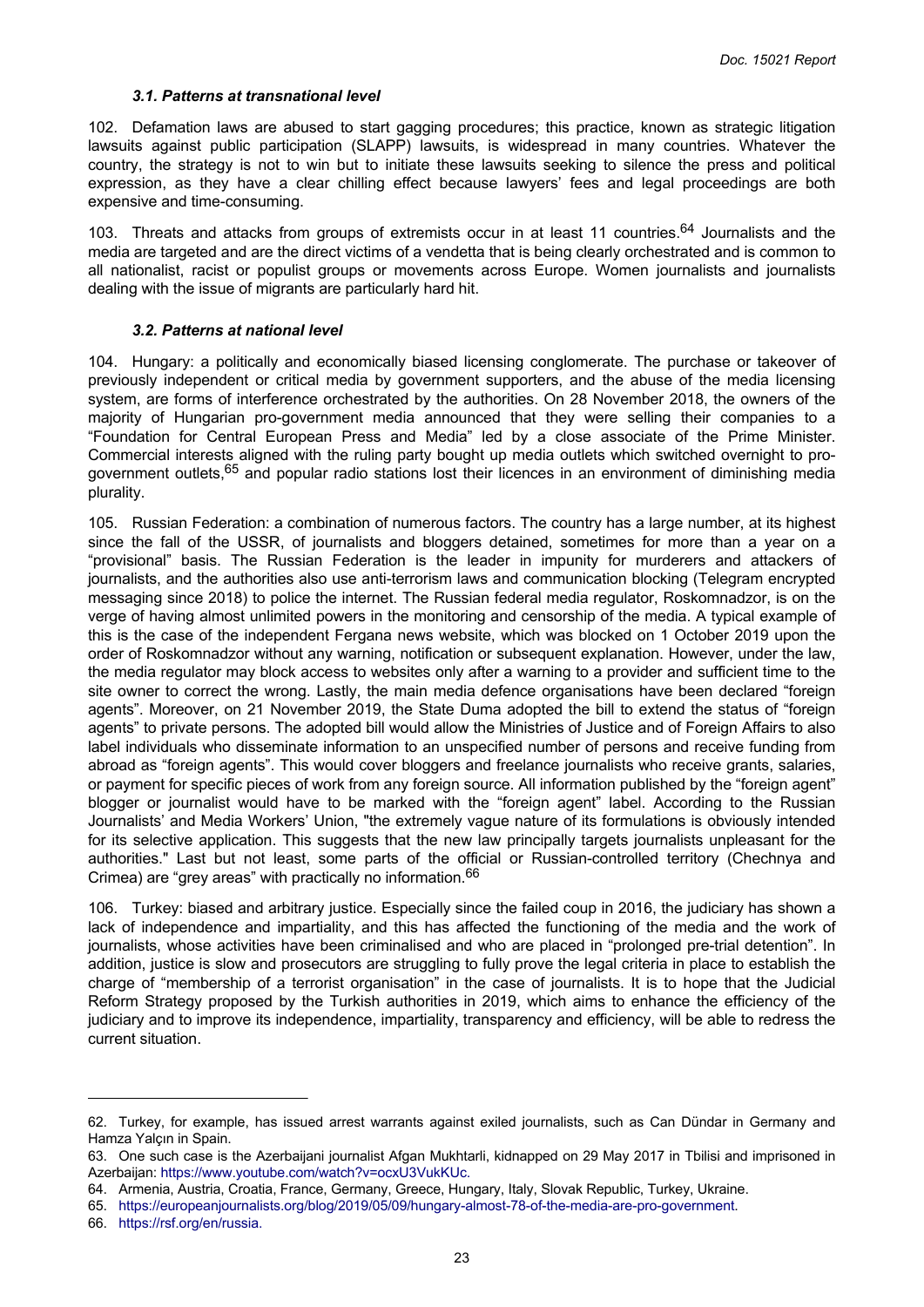# <span id="page-23-0"></span>**4. Possible action to be taken; the role of the Platform**

107. All the above-mentioned threats to media freedom and safety of journalists must be urgently addressed in an efficient and adequate manner.

108. In the strategies to be taken by the member States to improve the situation, the role of the Platform should be essential. The Council of Europe set up the Platform in April 2015, following requests from journalists' organisations and press freedom groups. Its main role is to launch alerts regarding violations of freedom of the media and cases of attacks on journalists' safety. The partners organisations<sup>67</sup> of the Platform have been offering an outstanding contribution to its work by closely scrutinising the situation in the member States. In their last annual report,<sup>68</sup> they call on member States to urgently take account of the findings and recommendations and to immediately take all measures necessary to create a favourable environment for free and independent media, and to end the many acts of violence, harassment and intimidation which journalists face as a daily reality in some member States.

109. The Platform is an excellent tool to launch alerts and scrutinise the situation throughout Europe but at the same time it is a very useful instrument for co-operation. It is not conceived as another way to "name and shame bad pupils" but rather as an opportunity to improve the situation in the member States as concerns media freedom and journalists' safety. The Platform constantly provides information which may serve as a basis for dialogue with national authorities about possible protective or remedial action; it allows to draw on the expertise and the networks of media freedom organisations and journalists' associations.

110. The main value of the Platform is that it has brought journalists' safety and media freedom issues back to the attention of governments and provided an additional incentive for member States to act on reported threats. Most importantly, it helps to identify trends and look for systemic responses to problems such as blocking of internet sites, safety of journalists during rallies, accreditation of foreign journalists and Interpol "red notices".

111. Besides signalling alerts and pointing to problems, the Platform is (and should increasingly be) also a source of inspiration from those countries which achieved positive results.

112. For instance, regarding co-operation, France has established an inter-ministerial working group to coordinate responses, composed of representatives of the Permanent Representation of France to the Council of Europe and the Ministries of Interior, Justice and of Culture. Ukraine's Ministry of Information Policy has also put in place a system to co-ordinate responses to alerts. In the Netherlands, the public prosecution, the police authorities and media outlets concluded an agreement to adopt preventive measures and co-ordinate responses to instances of violence.

113. Concerning progress in the media environment as a whole, we could quote the case of North Macedonia: although the work of journalists remains quite difficult and insecure, this member State has since 2018 emerged as a standout example among the countries of the former Yugoslavia as a result of a decrease in pressure and prosecutions against journalists<sup>69</sup> and a reduction in political propaganda in the media; attacks on journalists fell by 65% in 2018 compared with previous vears.<sup>70</sup>

114. As regards the improvement of the legal framework, the British government, after lengthy debates in Parliament, has agreed to amend the Anti-Terrorism Act to stipulate that journalism and academic research are an acceptable excuse to access online information that may be useful to terrorism. Another improvement of legislation has been observed in Malta, where the Parliament has enacted a media law which eliminates penal proceedings against journalists and the possibility to put them in jail.

115. A series of problems or cases raised in a number of alerts have been adequately treated. Several bilateral dialogues had been successful, more than 120 cases have been positively solved. A number of governments show now more readiness to engage in constructive follow-up. These good examples must be multiplied, and co-operation with the Platform developed.

<sup>67.</sup> International Federation of Journalists; European Federation of Journalists; Association of European Journalists; Article 19; Reporters without borders; Committee to Protect Journalists; Index on Censorship; International Press Institute; International News Safety Institute; The Rory Peck Trust; The European Broadcasting Union; PEN International; European Centre for Press and Media Freedom; Free Press Unlimited.

<sup>68.</sup> [https://www.coe.int/en/web/media-freedom/annual-report.](https://www.coe.int/en/web/media-freedom/annual-report)

<sup>69.</sup> [https://www.ecpmf.eu/news/legal/eu-reports-macedonia-improved-climate-towards-journalists-and-then-there-is-](https://www.ecpmf.eu/news/legal/eu-reports-macedonia-improved-climate-towards-journalists-and-then-there-is-turkey)

[turkey.](https://www.ecpmf.eu/news/legal/eu-reports-macedonia-improved-climate-towards-journalists-and-then-there-is-turkey)

<sup>70.</sup> [https://rsf.org/en/republic-north-macedonia.](https://rsf.org/en/republic-north-macedonia)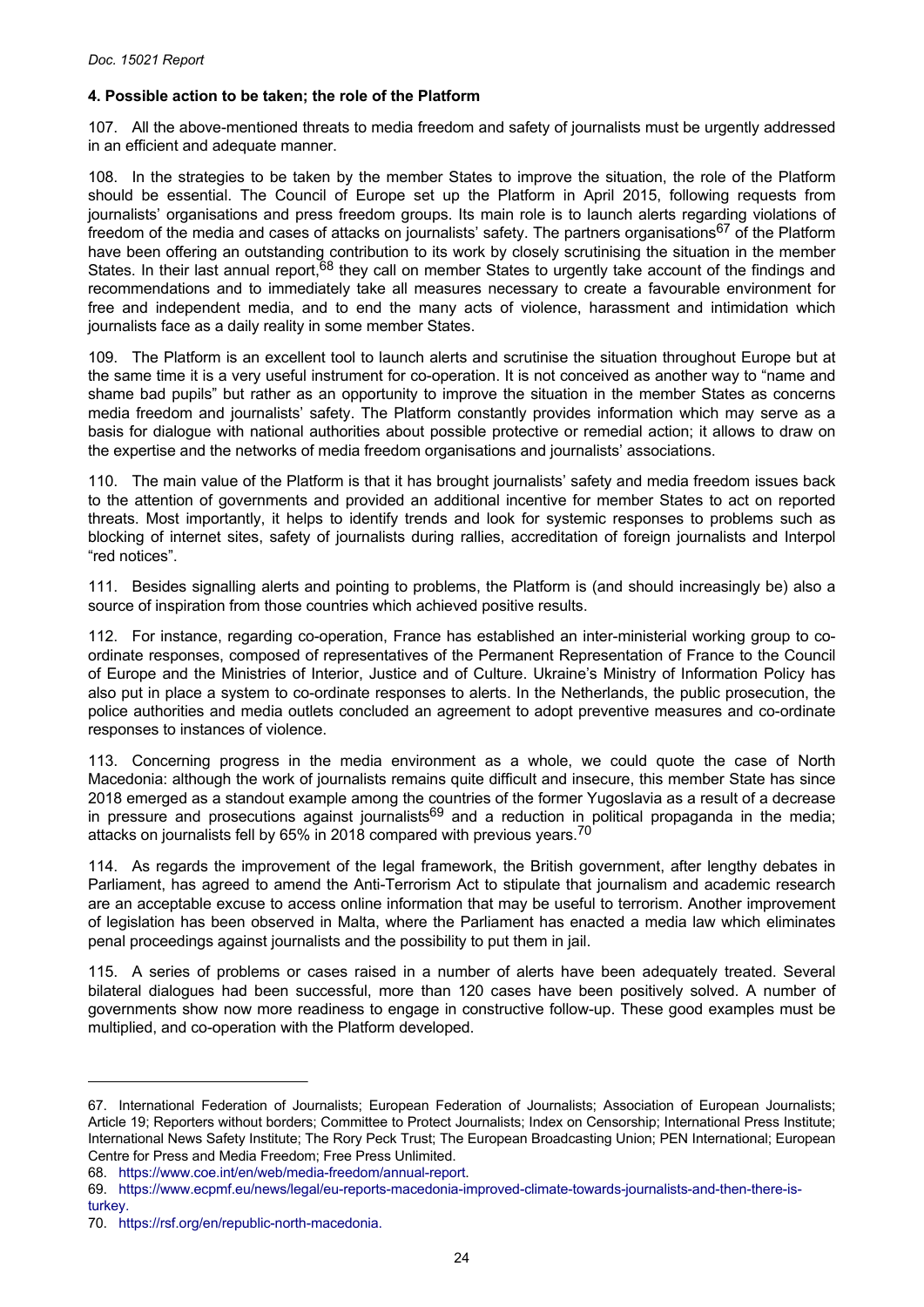<span id="page-24-0"></span>116. However, the visibility of the Platform must be enhanced; its work and value must be promoted. It would be beneficial to reinforce synergies with the EU and increase awareness of the EU Delegations in different countries on the Platform and alerts therein: the accession discussions offer a unique opportunity to have leverage and get commitment to find solutions. Furthermore, member States must be urged to play a more active role and raise the issue of attacks on media freedom in their bilateral relations and dialogues.

117. In order to tackle the low response rate of some member States and raise the efficiency of the communication between the Platform and national authorities, it might be helpful to organise joint field missions, bringing together different stakeholders. A discussion should be engaged on the ways to pinpointing countries which do not respond in the annual report of the Platform, in order to encourage their active participation.

118. Finally, it might be useful to link the activity of the Platform with the work of the Steering Committee on Media and Information Society (CDMSI) and the implementation strategy of Recommendation CM/ Rec(2016)4, as well as with the ongoing Human Rights dialogues in the framework of the EU Human Rights Guidelines on Freedom of Expression Online and Offline and their implementation.

# **5. Conclusions**

119. The period 2017-2019 is notable for several negative developments regarding media freedom and safety of journalists. The number of physical attacks and violence against journalists has sharply increased. There is a new shocking phenomenon in Europe: journalists killed for doing their job. Arbitrary imprisonment, torture and assassination of journalists has become a worrying trend in Europe. Moreover, the permanent online harassment, the raising number of attacks on journalists and media outlets from "neo-fascist" groups and criminal organisations constitute serious problems that have a negative impact on the safety of journalists.

120. A large number of crimes has been perpetrated in an atmosphere of impunity, which means that many member States do not protect freedom of the media and the safety of journalists as they are obliged to do. Worse, instead of protecting journalists, political and judicial authorities often constitute a threat in themselves, and indeed the main threat to the media on a day-to-day basis. However, pursuant to the ECHR, member States must carry out independent and prompt investigations into any crimes against journalists, such as killings, attacks or ill-treatment, and bring to justice all those who are responsible under the law.

121. Many member States have failed to create a favourable media environment and review to this aim their legislation. There are many examples where public authorities misuse different laws with potential negative impact on media freedom. Legal instruments such as laws on defamation, anti-terrorism, national security, public order, hate speech, blasphemy or memory laws are often applied to intimidate and silence journalists in the context of gagging procedures and strategic litigation multiple lawsuits.

122. There are many cases when public authorities do not respect the right of journalists to protect their sources and do not facilitate media professionals' work in specific contexts, for instance in conflict zones or in public rallies. Too often public authorities misuse administrative measures such as registration or accreditation, or mismanage tax schemes, to harass journalists or make pressure on them. Cases of police violence against journalists are still too frequent.

123. One can also observe a sharp raise of aggressive behaviour and violent verbal attacks by political figures and representatives of the authorities against journalists. Unfortunately, this behaviour sometimes serves as a bad example and contaminates certain parts of the society. This is why there are genuine situations of widespread "demonisation" of the media involving a willingness to harass and attack journalists or the media for what they represent, rather than discussing facts or establishing the truth. In a number of countries, people no longer look up to and actually distrust the media, which are accused of being biased and are subject to numerous insults. This trend poses a heightened and chronic threat to media freedom in Europe, particularly where checks and balances (civil society and the judiciary) have been made less effective.

124. Another serious problem concerns public service media in Europe: the latter have been continuously under increasing pressure in most member States. Public service media are suffering from funding cuts and new laws or regulations which limit their independence or reduce their remits. However, to be in line with the Council of Europe standards on the matter, member States must ensure adequate and sustainable funding, editorial independence and institutional autonomy of public service media.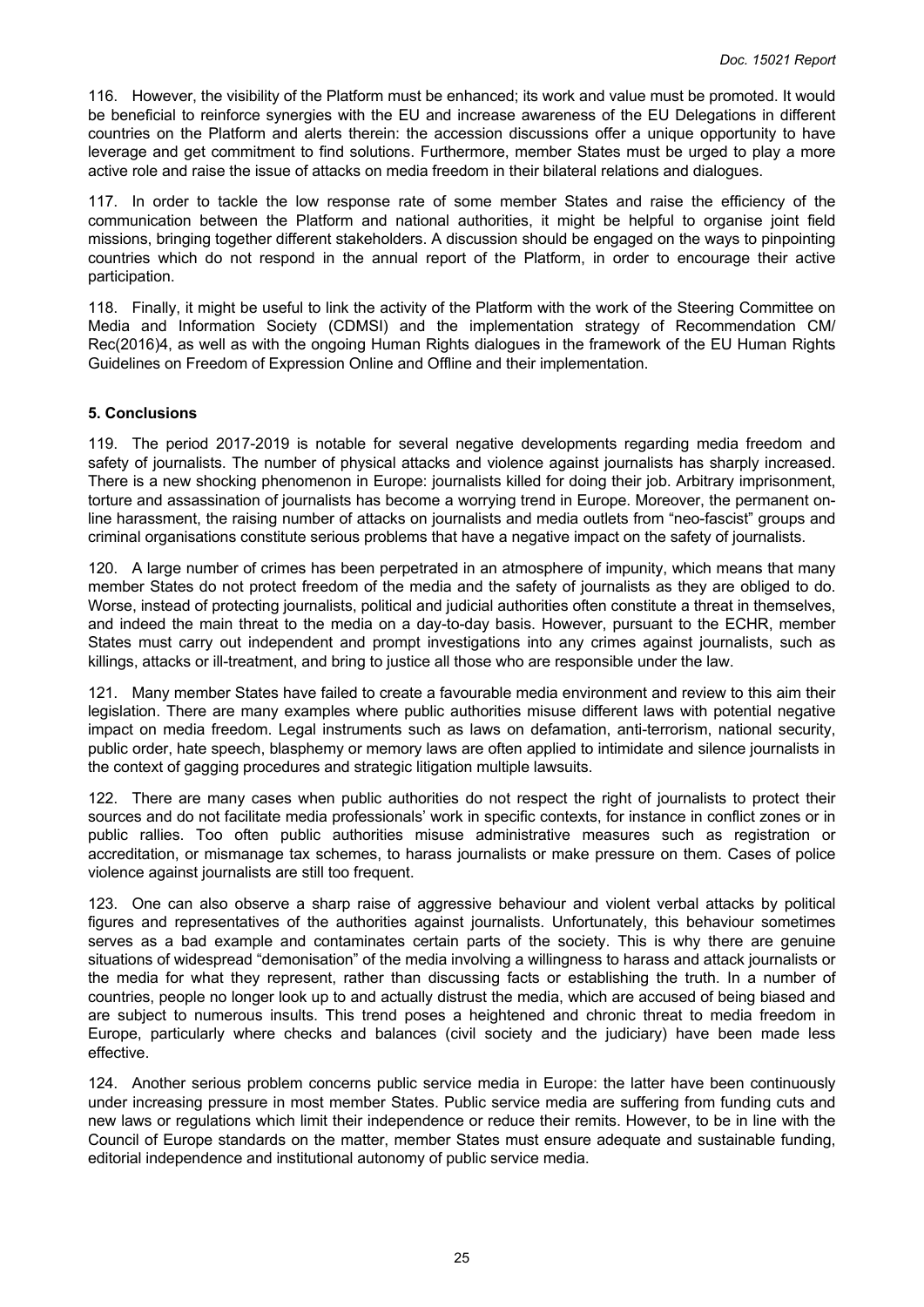125. We must call member States to do more and better. In this respect, I have proposed in the draft resolution a series of actions that member States should take to revert the negative trends and uphold media freedom and the safety of journalists. I hope that the colleagues will support my proposals.

126. The Council of Europe Platform to promote the protection of journalism and safety of journalists is an excellent tool to scrutinise the situation in the member States and to encourage the latter to act on reported threats. Moreover, the Platform helps to identify trends and look for systemic responses to problems. Member States should engage in an unreserved support and effective co-operation with the Platform and provide substantive responses to the alerts, looking for prompt remedial actions and adopting targeted measures to avoid repetitive cases.

127. In this connection, the value and work of the Platform must be promoted and its visibility should be enhanced. The ways to render the impact of the alerts stronger should be discussed between the stakeholders. In this context, the Platform should seek for synergies with the appropriate EU structures, including with a view to have an additional leverage on some countries and obtain commitment during the accession discussions. A good idea may be to urge member States to raise the specific issue of attacks on media freedom in their bilateral relations and dialogues. I also believe that the impact of the Platform will increase by a stronger connection with the activities of the Steering Committee on Media and Information Society and with the Human Rights dialogues in the framework of the EU Human Rights Guidelines on Freedom of Expression Online and Offline.

128. Last, but not least, although not very numerous, in some member States there have been positive actions and initiatives to enhance the protection of journalists and the media. The good examples should be acknowledged; efforts should be valued and other member States should be encouraged to follow them. I trust that the Platform could also play a positive role in this respect as a tool which could also promote good practice. The Council of Europe bodies, including the Parliamentary Assembly, must continue to enhance their dialogue with national authorities, encourage in all countries continued efforts to uphold media freedom and be ready to respond to their requests for further support and co-operation.